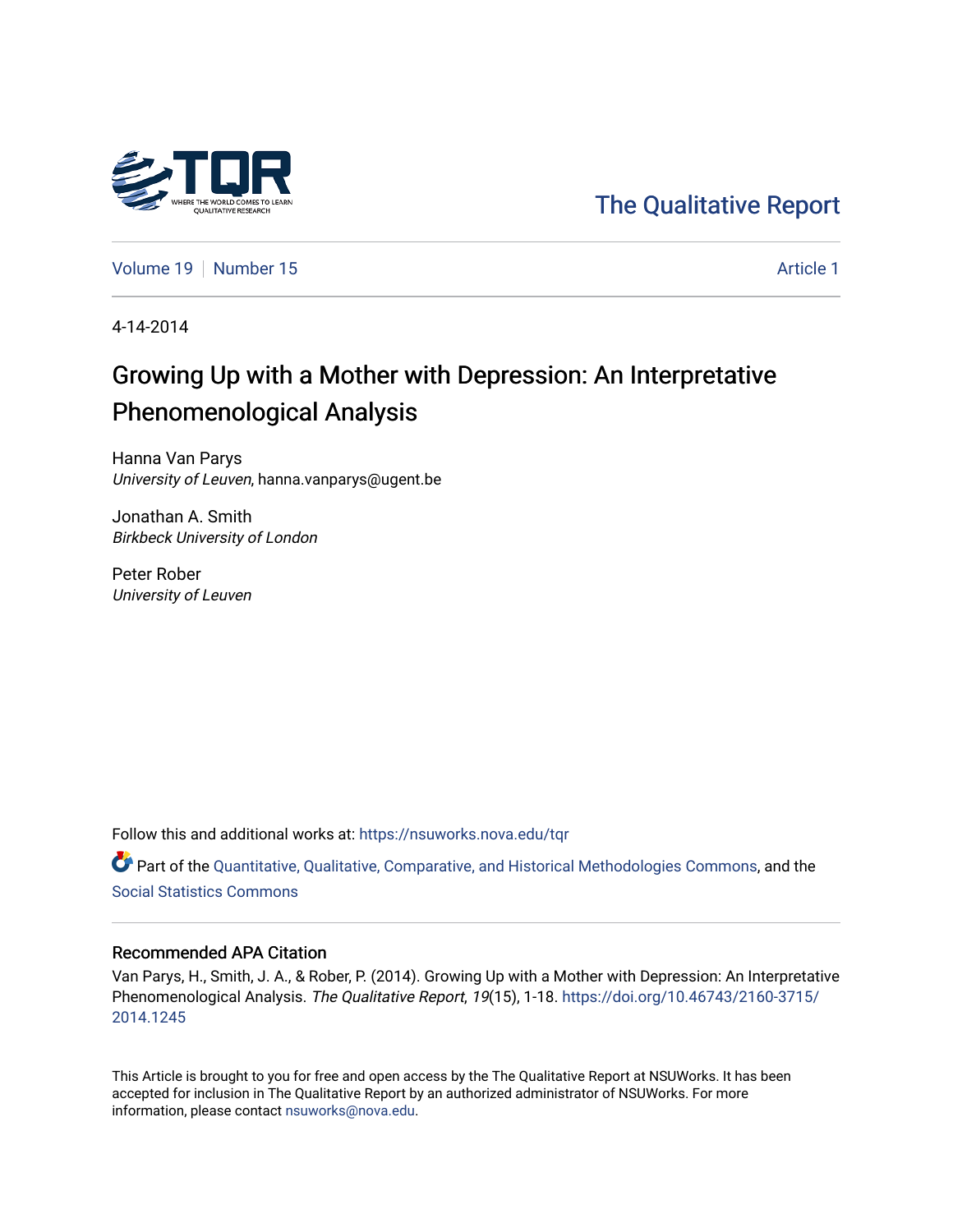# **Qualitative Research Graduate Certificate** Indulge in Culture Exclusively Online . 18 Credits **LEARN MORE**

### Growing Up with a Mother with Depression: An Interpretative Phenomenological Analysis

#### Abstract

The aim of this study was to explore the childhood experience of living with a parent with depression from a retrospective point of view. Five women between 39 and 47 years of age, who grew up with a mother with depression, were interviewed about their current perspectives on their childhood experiences. Interviews were semi-structured and the data were analyzed using interpretative phenomenological analysis. Data analysis led to a narrative organized in two parts. The first part (retrospective understanding of childhood experiences) reports on feelings of desolation contrasted to exceptional support, context-related dwelling on own experiences, and growing into a caring role as a way to keep standing. The second part (towards an integration of childhood experiences in adult realities) evidences ongoing processes of growing understanding of the situation at home, coping with own vulnerabilities, making the difference in their current family life and finding balance in the continued bond with the parents. This retrospective investigation of adults' perspectives on their childhood experiences gave access to aspects of their experience that remain underexposed in research based on data from children and adolescents.

#### Keywords

Children, Caregivers/Caregiving, Depression, InterpretativePhenomenological Analysis (IPA), Parent-Child Relationships, QualitativeResearch

#### Creative Commons License



This work is licensed under a [Creative Commons Attribution-Noncommercial-Share Alike 4.0 License](https://creativecommons.org/licenses/by-nc-sa/4.0/).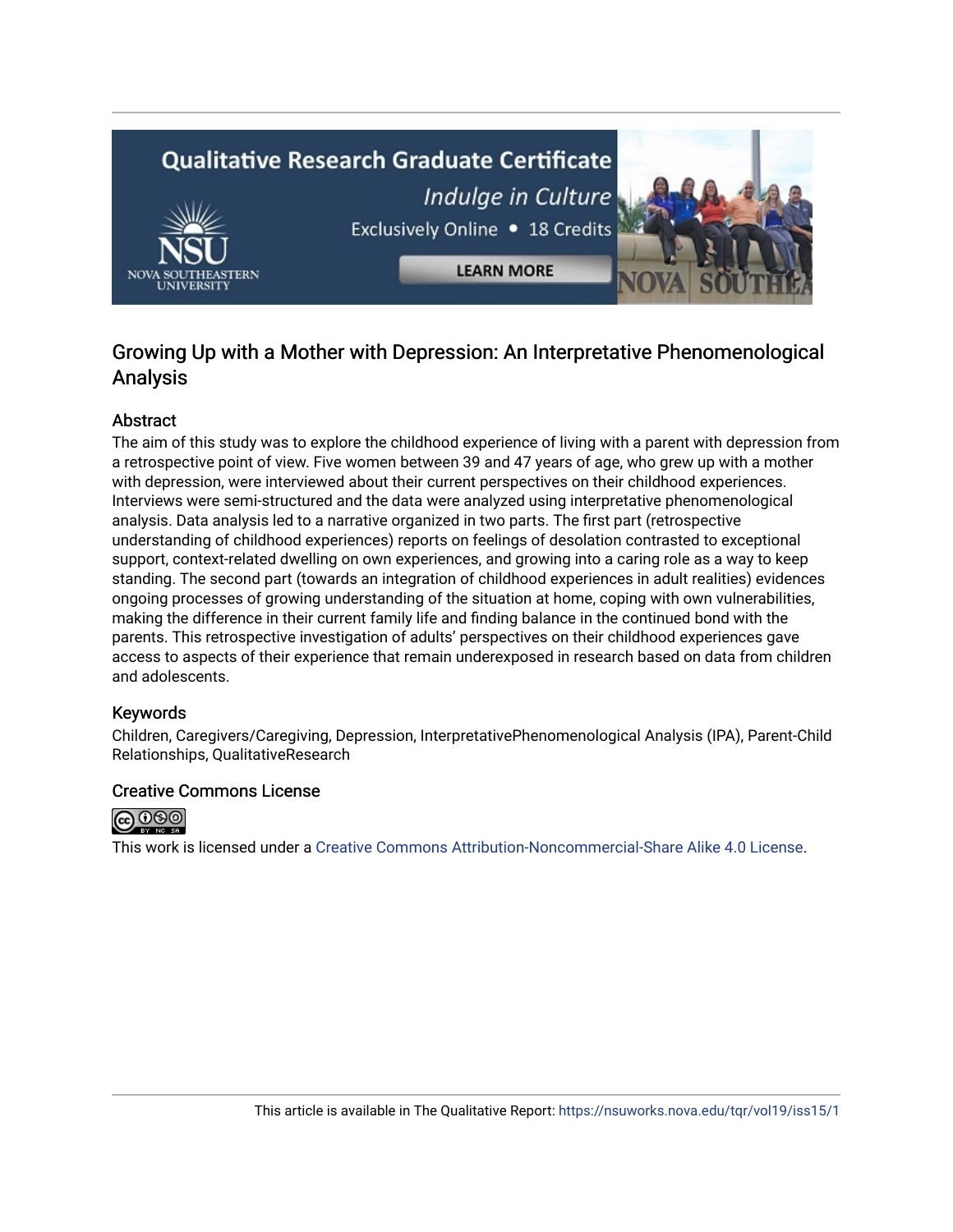

Hanna Van Parys University of Leuven, Leuven, Belgium Jonathan A. Smith Birkbeck University of London, London, United Kingdom Peter Rober University of Leuven, Leuven, Belgium

*The aim of this study was to explore the childhood experience of living with a parent with depression from a retrospective point of view. Five women between 39 and 47 years of age, who grew up with a mother with depression, were interviewed about their current perspectives on their childhood experiences. Interviews were semi-structured and the data were analyzed using interpretative phenomenological analysis. Data analysis led to a narrative organized in two parts. The first part (retrospective understanding of childhood experiences) reports on feelings of desolation contrasted to exceptional support, context-related dwelling on own experiences, and growing into a caring role as a way to keep standing. The second part (towards an integration of childhood experiences in adult realities) evidences ongoing processes of growing understanding of the situation at home, coping with own vulnerabilities, making the difference in their current family life and finding balance in the continued bond with the parents. This retrospective investigation of adults' perspectives on their childhood experiences gave access to aspects of their experience that remain underexposed in research based on data from children and adolescents. Keywords: Children, Caregivers/Caregiving, Depression, Interpretative Phenomenological Analysis (IPA), Parent-Child Relationships, Qualitative Research*

#### **Introduction**

In the past 2 decades, a growing number of studies focused on the influence of parental mental illness on general family functioning (e.g., Dickstein et al., 1998; Foster et al., 2008) and on children's well-being in particular (e.g., Cummings, Keller, & Davies, 2005; Goodman et al., 2010). The main aim of this type of research is predicting and explaining relations between parental mental illness and psychopathology in the child and later in life (e.g., Forbes et al., 2006; Peisah, Brodaty, Luscombe, & Anstey, 2004; Whiffen, Kerr, & Kallos-Lilly, 2005). In this research, children tend to be pictured as passive receivers of adverse outcomes to their parent's condition. Lacking a circular conceptualization of family dynamics, research on children of parents with depression, for instance, often unilaterally stresses the diminishing parenting capacities and the negative impact of depression on the parent-child interaction (e.g., Hammen, 1997).

While some studies examined stress and coping in relation to parental depression (e.g., Compas, Langrock, Keller, Merchant, & Copeland, 2002) or children's behavioral and emotional responses to low parental mood (Solantaus-Simula, Punamaki, & Beardslee, 2002a, 2002b), only a few studies have explored children's experiences of parental depression in the family (Earley & Cushway, 2002; Goodman, Tully, Connell, Hartman, & Huh, 2011; Mordoch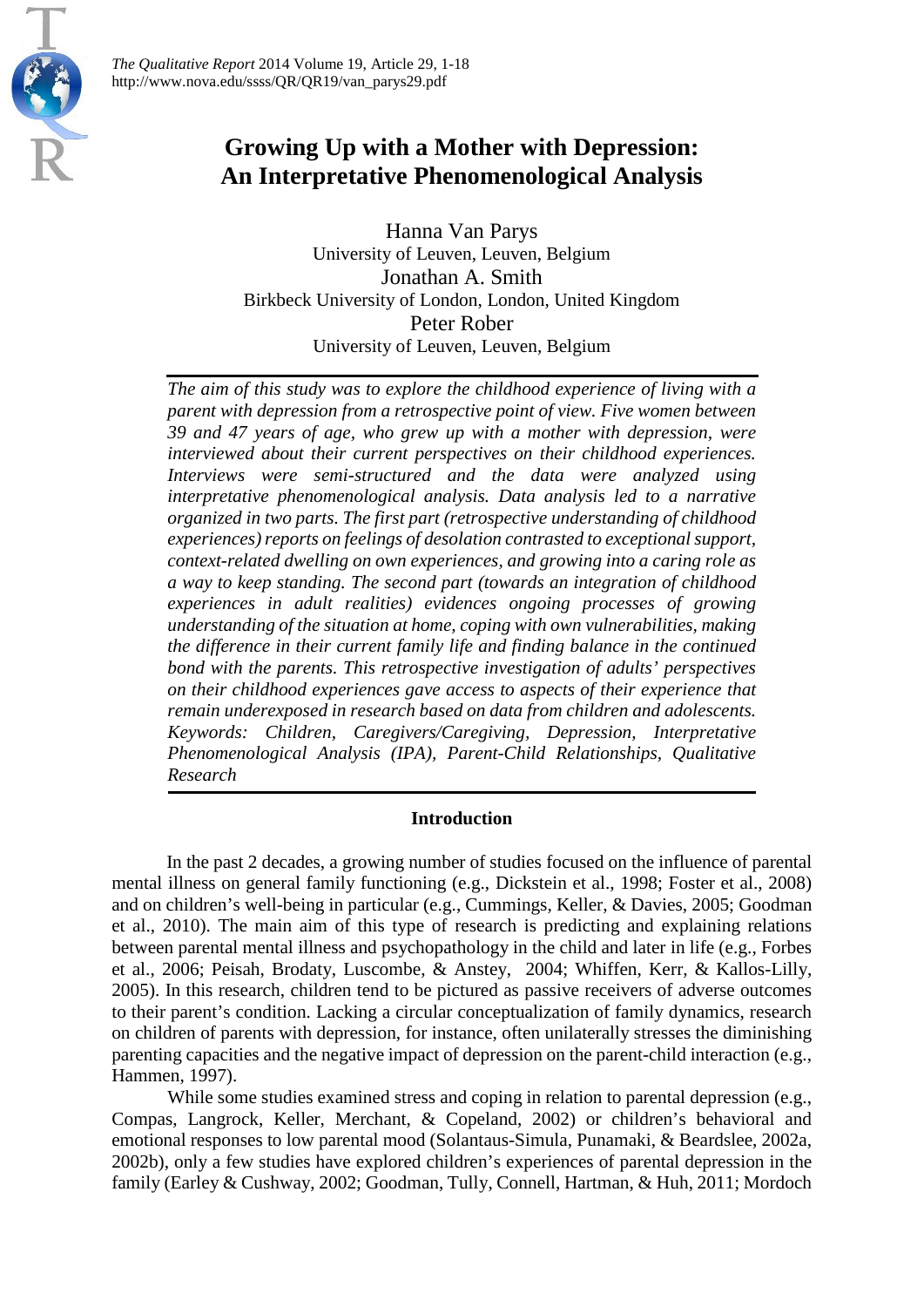& Hall, 2008). One important theme that emerges in these studies is the child's meaning making. As the parental depression itself is often one of the subjects that is not under discussion in the family, children express their need for more information about the parent's illness (Meadus & Johnson, 2000; Stallard, Norman, Huline-Dickens, Salter, & Cribb, 2004). However, while children need information to give meaning to what is happening around them, there is also a danger in receiving too much information as this might burden the child (Stallard et al., 2004).

Apart from enabling an understanding of the parent's behavior, making sense of the parental depression and their own experiences is also related to coping with this parental condition (Aldrigde & Becker, 2003; Meadus & Johnson, 2000). The child's experience of coping with the parent's depression is investigated by Mordoch and Hall (2008). In a qualitative study, they describe how children and adolescents try to find a daily rhythm by first monitoring the parent's behaviors and moods, and then adjusting their own behaviors in response to their observations. At the same time, children and adolescents try to create an appropriate distance towards the parents to avoid being engulfed by the parental mental illness. In this long-term process children and adolescents preserved themselves partly by building their own identity and differentiating from their parents (Mordoch & Hall, 2008). Related to that, Kaimal and Beardslee (2010), in a study about the way emerging adults perceive parental depression, reveal five general perspectives: resistance and negativity (clustered as "self-oriented" perspectives), acceptance and compassion (clustered as "other-oriented" perspectives) and ambivalence. Furthermore, the transition paths between these perspectives are analyzed at the ages of 17, 18, and 19 years, revealing both changing and stable patterns (Kaimal & Beardslee, 2010).

A third theme that is critical in studies on the children's and adolescents' experiences of parental depression is sensitivity and caregiving. For a child, one particular way to go about adversity at home is active involvement in the family or in the parent's emotional life. Children might feel the vulnerabilities in their parent and try to act in a way that they cause the least trouble or actively contribute to the family (Earley & Cushway, 2002). This family process is referred to as parentification (Chase 1999; Jurkovic, 1997; Peris, Goecke-Morey, Cummings, & Emery, 2008). Parental mental illness is considered one of the contexts in which parentification occurs (Aldridge, 2006; Champion et al., 2009). Children of parents with depression are sensitive for behavioral signs of their parent and cues in the conversation with their parent that inform them about their parent's well-being or distress (e.g., Pölkki, Ervast, & Huupponen, 2004; Van Parys & Rober, 2013). Along with this sensitivity, children worry a lot about their parent's emotional well-being and they experience increased responsibility for their families (Knutsson-Medin, Edlund, & Ramklint, 2007; Van Parys & Rober, 2013). For instance, children "try to be there for the parent" when he or she is in a state of emotional despair (Aldridge, 2006). Using thematic analysis, Van Parys and Rober (2013) construct a general framework of 14 children's experiences of parental depression and their own caregiving in the family. The theme "trying to comfort the parent" was selected for a microanalysis, illustrating processes of overt negotiating of caretaking between parent and child as well as dynamics of the child hiding or denying his worries as an answer to parental distress (Van Parys & Rober, 2013).

In a meta-analysis of the experiences of young carers, Rose and Cohen (2010) report that children try to integrate caring into their emerging identity. Children might be prone to a carer identity as "their exploration of alternative identities [is] limited" (Rose & Cohen, 2010, p. 484). Lastly, there seems to be some kind of secrecy in the family with regard to this caring role (Aldridge & Becker, 2003; Rose & Cohen, 2010). Pölkki et al. (2004) suggest that especially younger children do not talk about their caretaking actions. In general, Focht-Birkerts and Beardslee (2000) state that for both parents and children, the most difficult thing to talk about is the distress children experience about having a parent with a mental illness.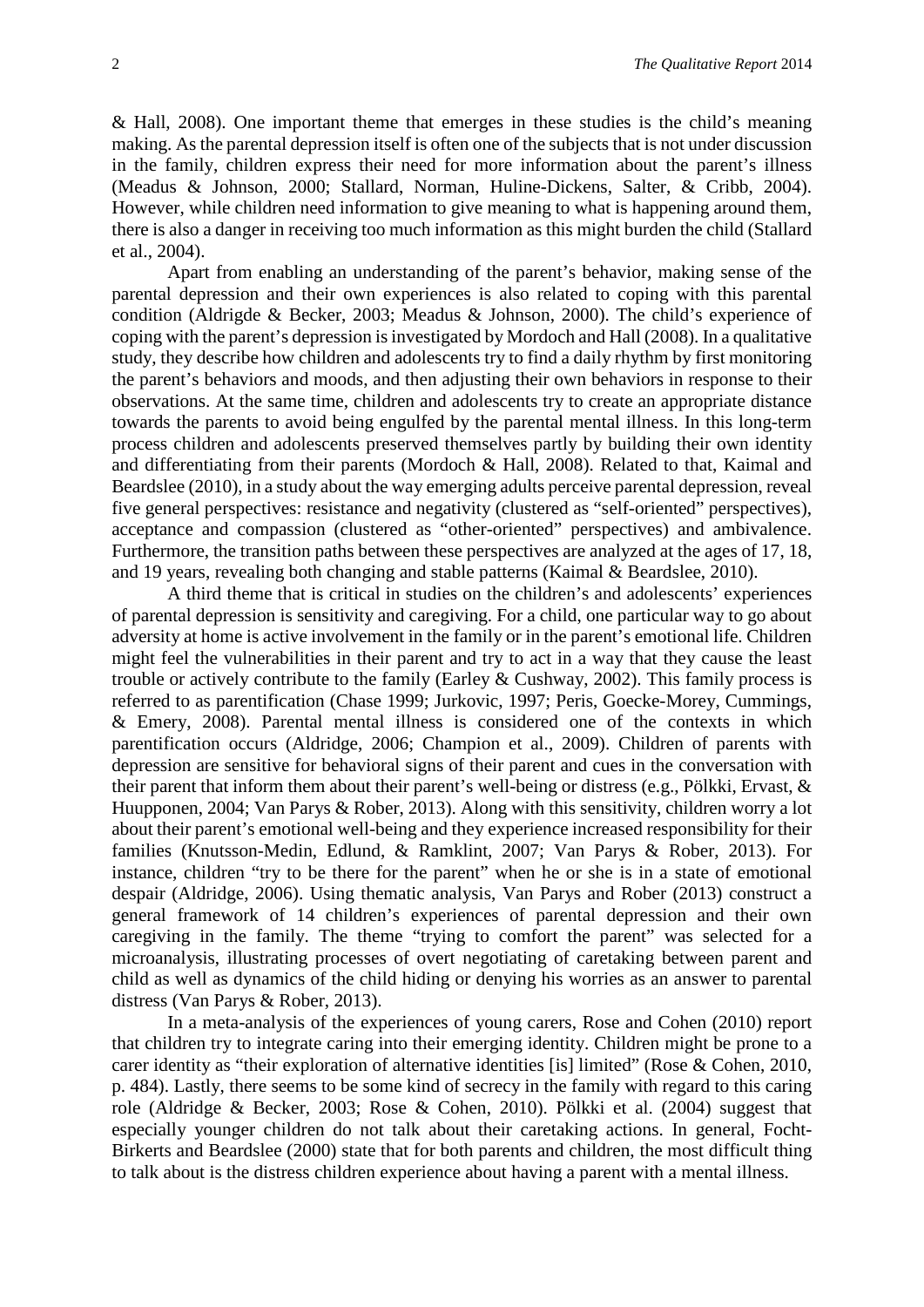#### **The Current Study**

In family therapy practice, family therapists encounter numerous difficulties in trying to reach children of parents who are stressed or who suffer from mental illness. They often find themselves wondering: "what is going through the child's mind?" or "how does this child experience the situation at home?," and most of all, "how can we be of help to children and to their families?" In addition, the research review reveals that it can be hard for children to express their perspectives on their parent's depression (e.g., Focht-Birkerts & Beardslee, 2000), partly related to a secrecy in the family with regard to children's caring roles (Aldridge & Becker, 2003; Pölkki et al., 2004; Rose & Cohen, 2010). What can be talked about differs in terms of the developmental stage of the child and the stage in the family life cycle (McGoldrick, Carter, & Garcia-Preto, 2011). Presumably, some experiences may be hard to talk about in childhood, but as the child grows older and has more psychological distance from his/her family of origin and from the parent with depression, the child might be able to articulate aspects of his/her experiences that could not be talked about when he/she was younger (McAdams, 2006).

Starting from the difficulty to reach these children in the context of family therapy, the current study is set up in order to explore the child's experience from a retrospective point of view. According to Arnett (2006), the role of self-understanding becomes salient in emerging adulthood. Through ongoing processes of self-reflection, learning and understanding, grownup children may become able to make more sense of their childhood experiences and the way they grew up in their family (Kaimal & Beardslee, 2010). While there are some studies approaching the experience of children of parents with depression by obtaining data from children and adolescents (e.g., Aldridge, 2006; Kaimal & Beardslee, 2010; Mordoch & Hall, 2008; Van Parys & Rober, 2013), research about an adult's reflections on growing up with a parent with depression is scarcely represented in the field of family studies. Three studies focus on childhood experiences with regard to parental mental illness from a retrospective point of view. Firstly, Knutsson-Medin et al. (2007) explore experiences in 36 grown-up children of mentally ill parents through open-ended questionnaires. In addition to experiences of contact with psychiatric services, grown-up children also report on their experiences of worry and an increased responsibility for their families at that time (Knutsson-Medin et al., 2007). Secondly, in an analogous study, Dunn (1993) reports on adults' retrospective accounts on their childhood experiences growing up with a psychotic mother, bringing feelings of neglect and isolation as well as their own excessive caretaking to the fore. Thirdly, Pölkki et al. (2004) combine two perspectives on childhood experiences with parental depression, namely interviews with children aged 9-11 years old and retrospective narratives of grown-up children of parents with a mental illness. In contrast with the grown-up children, the younger children do not talk about their caretaking actions, nor do they express their experiences and emotions (Pölkki et al., 2004).

Unlike Knutsson-Medin et al. (2007) and Pölkki et al. (2004), who analyzed written answers to one or more open-ended retrospective questions, we used interviews giving access to more in-depth personal accounts of the participants' experiences. For the current study we interviewed adult women (39-47 years old) who identified themselves as having been raised by a parent with depression, about their childhood experiences. We used Interpretative Phenomenological Analysis (IPA; Smith, Flowers, & Larkin, 2009) as a method for qualitative data analysis because of the focus on the lived experience and on how participants made sense of their experiences both as a child and now. Moreover, the experience of family relations is considered as a research area that is suitable for IPA (e.g., Harris, Pistrang, & Barker, 2006; Smith, 1999). Even though the participants were talking about a long distant past, they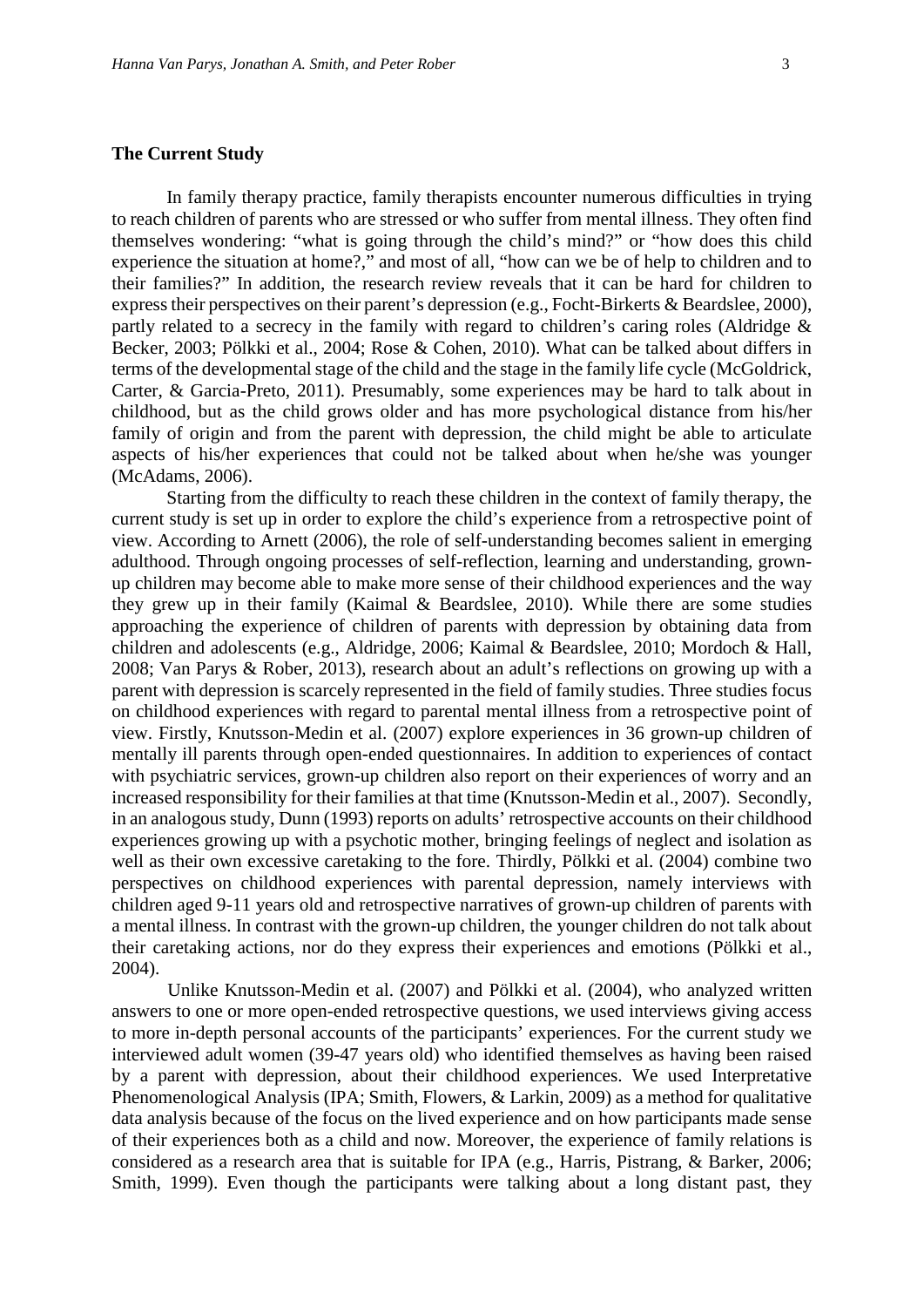described their childhood experiences in a particularly vivid way. The content of both childhood and adulthood experiences were considered in this study. In contrast to narrative analysis the focus was not on the way the life story was told. We aimed at including a small number of participants in order to be able to look for patterns across cases. Data analysis was done case by case as this allowed us to hold on to the unique aspects of each person's experiences (idiographic focus), before moving on to more general conclusions. The principle research question in this investigation was *How do adults retrospectively make sense of their childhood experiences of parental depression?* In the second part of the interview, we addressed the way the reported childhood experiences—if still meaningful at present—were integrated in the participants' current lives. In sum, our findings reflect both retrospective meaning making of childhood experiences, and ongoing meaning making processes in adulthood, including the way participants sculpt their current family relationships.

The current study is part of a larger doctoral project about children's experiences of parentification in families with a parent with depression. The third author served as the supervisor for the first author; his research projects are focused on family therapy processes, the therapist's inner conversation, and selective disclosure in families in different contexts, including the context of parental mental illness. The second author is the developer of IPA and promoted the rigorous application of IPA to this research subject. He served as a co-supervisor for the first author.

#### **Methods**

#### **Participants**

In accordance with the requirement of the adopted analytic approach (IPA) that samples should be small enough to enable an idiographic analysis, in-depth interviews with five women who grew up in a family affected by maternal depression were analyzed. Participants were approached via several channels (e.g., advertisement on university websites and in a woman's magazine, email via personal network, circulation research flyer on workshops). Sixteen people filled out a demographic questionnaire including open questions about their childhood experiences of growing up with a parent with depression. Only two of the respondents were men. Furthermore, all of the respondents reported on a mother who was hospitalized for depression. As IPA requires homogeneity in the sample (Smith et al., 2009), we decided to include women whose mothers had been diagnosed. The participants for this study represent a reasonably homogeneous sample in that they were all European, White, middle class women living in the Flemish part of Belgium and aged between 39 and 47. In each case, the participant's mother was hospitalized for depression several times before the participant turned 18. All participants were married and had children between 12 and 27 years old. Seven women were interviewed by the first author. However, one interview was analyzed as a preliminary case study and another one did not meet the IPA criteria for rich interview data. Therefore, the remaining five interviews form the basis for this IPA study. The names of the participants have been changed to protect confidentiality. To reconstruct information on the parents' diagnosis, we used self-reports of the participants. Demographic information is provided in Table 1. Local ethical approval from University of Leuven had been secured for the study and the appropriate informed consent forms were administered. Participants were informed about the details of the study by means of e-mails sent by the first author.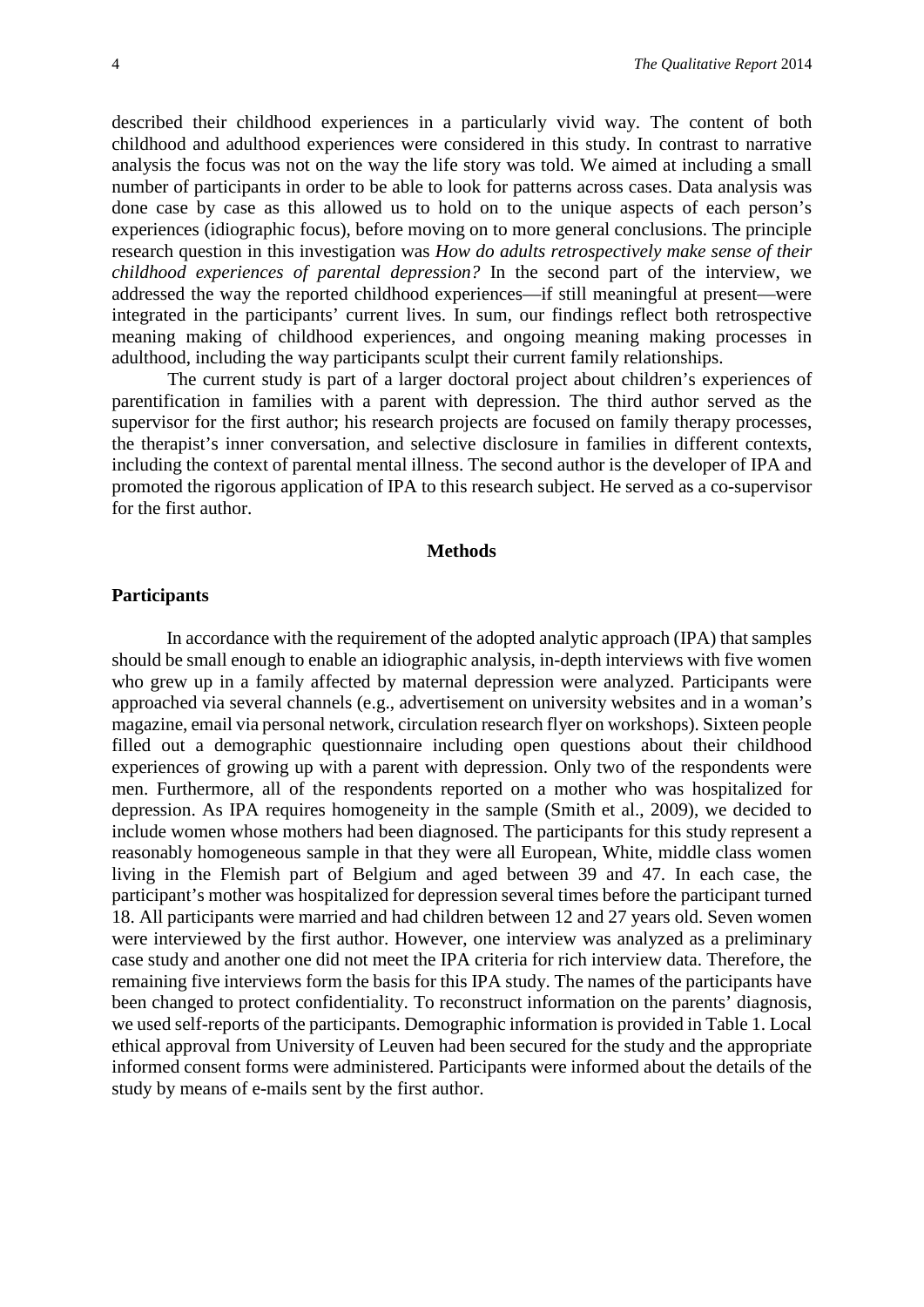|        | Age | <b>Siblings</b><br>Female<br>$(F)/$ Male<br>(M) | <b>Position</b><br>in child<br>row | <b>Diagnoses</b><br>mother | Number of<br>hospitalize-<br>tions mother | Length of<br>hospitalizations | <b>Current</b><br>marital<br>status of<br>participant | <b>Children</b> in<br>nuclear family<br>Female $(F)$ /<br>Male (M) |
|--------|-----|-------------------------------------------------|------------------------------------|----------------------------|-------------------------------------------|-------------------------------|-------------------------------------------------------|--------------------------------------------------------------------|
| Mary   | 46  | F(45), F                                        | oldest                             | depression                 | 3 (two times                              | not specified, children       | Married                                               | F(18), M(20),                                                      |
|        |     | (passed                                         |                                    | borderline                 | when pp was                               | were hospitalized at a        |                                                       | F(20), F(22)                                                       |
|        |     | away at                                         |                                    | schizophre                 | age 5-8 and                               | preventorium during           |                                                       |                                                                    |
|        |     | age 43)                                         |                                    | nia                        | once when pp                              | the first two                 |                                                       |                                                                    |
|        |     |                                                 |                                    |                            | was age 29)                               | hospitalizations              |                                                       |                                                                    |
| Amy    | 47  | M(44), F                                        | oldest                             | depression                 | 2 (once when                              | each hospitalization          | Married                                               | F(18)                                                              |
|        |     | (42)                                            |                                    | anxiety                    | pp was age 5                              | had a duration of             |                                                       |                                                                    |
|        |     |                                                 |                                    |                            | and once                                  | several weeks, first          |                                                       |                                                                    |
|        |     |                                                 |                                    |                            | when pp was                               | time pp stayed with           |                                                       |                                                                    |
|        |     |                                                 |                                    |                            | age $15)$                                 | family, second time           |                                                       |                                                                    |
|        |     |                                                 |                                    |                            |                                           | she ran the family            |                                                       |                                                                    |
| Sofie  | 39  | $\overline{M(34)}$ , F                          | oldest                             | chronic                    | Regularly                                 | first hospitalization         | Married                                               | F(15), F(12)                                                       |
|        |     | (31), M                                         |                                    | depression                 | starting age 12                           | had a duration of a           |                                                       |                                                                    |
|        |     | $(29)$ , M                                      |                                    |                            |                                           | year, after that regular      |                                                       |                                                                    |
|        |     | (27)                                            |                                    |                            |                                           | hospitalizations with a       |                                                       |                                                                    |
|        |     |                                                 |                                    |                            |                                           | duration of 3 to 4            |                                                       |                                                                    |
|        |     |                                                 |                                    |                            |                                           | months.                       |                                                       |                                                                    |
| Jane   | 47  | M (46), F                                       | oldest                             | depression                 | 2 (once when                              | first hospitalization         | Remarried                                             | three children                                                     |
|        |     | (45)                                            |                                    |                            | pp was age 11                             | had a duration of three       |                                                       | from first                                                         |
|        |     |                                                 |                                    |                            | and once                                  | months, second                |                                                       | marriage: M                                                        |
|        |     |                                                 |                                    |                            | when pp was                               | hospitalization had a         |                                                       | (27), M (26),                                                      |
|        |     |                                                 |                                    |                            | age $18)$                                 | duration of a couple          |                                                       | M (passed                                                          |
|        |     |                                                 |                                    |                            |                                           | of months                     |                                                       | away at age 23)                                                    |
| Brenda | 44  | M (58),                                         | youngest                           | depression                 | 2 (once when                              | not specified                 | Married                                               | F(18), F(16)                                                       |
|        |     | M(51), F                                        |                                    |                            | pp was age 16,                            |                               |                                                       |                                                                    |

Table 1: Demographic Information

#### **Procedure**

(48)

Participants were invited to an interview about their childhood experiences, growing up in a family in which one of the parents was depressed. All interviews were audio recorded. Interviews lasted between 70 and 90 minutes and were semi-structured. The first part consisted of questions about childhood experiences starting from descriptive narratives about that period in their lives (e.g., "Can you describe an ordinary day at home?"). In the second part of the interview the meaning of these recounted childhood experiences with regard to their current lives (for instance in relationships with parents, partner, and children) was asked about. These open questions aimed at exploring both past and current experiences with regard to the mother's depression. By means of probes, the participants' experiential accounts were facilitated (Smith et al., 2009).

and once when pp was age 20)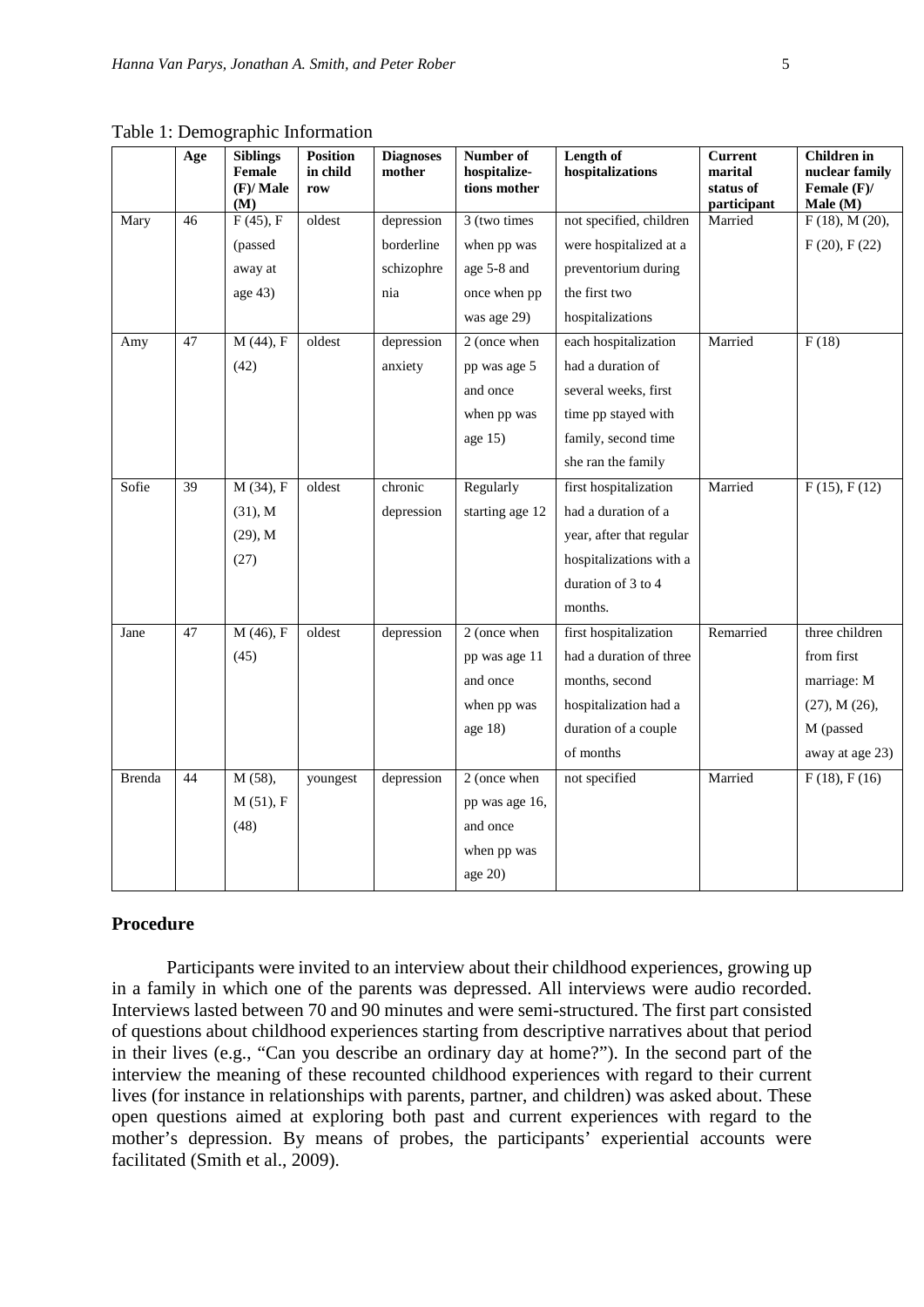#### **Analysis**

IPA involves a detailed step-by-step analysis of each case before turning to the level of comparison across cases. First, reading through the transcript, descriptive, linguistic, and conceptual notes were made in order to obtain familiarity with the case and enhance interpretation of the data (Smith et al., 2009). For example, the use of particular metaphors (e.g., children having a "referee position" at home) and possible meanings of this metaphor were discussed in a linguistic note. The next stage consisted of a first coding based on the annotated transcript. In this first coding we looked for patterns and connections across the data. In this analytical process a shift is made from making rich interpretative notes about the data in the commenting stage, to reducing the detail while maintaining complexity. An example of a code in this stage is "being away as relief." Subsequently, the codes were clustered into themes and subthemes according to conceptual similarities and differences. Finally a table of themes and subthemes holding information about key phrases and locations in the transcript was made for each case. The five tables of themes can be found in the Appendix. Based on the different tables of themes, a group analysis across the five cases was conducted (see Table 2). This group analysis resulted in an overall narrative account supported by verbatim extracts from each participant.

The first two transcripts were translated from Dutch to English by the first author, in order to give the second author the opportunity to check on the analytic work in detail. Other transcripts were not translated due to time constraints. However, all analyses have been conducted in English and relevant quotes have been translated as well. Each case was carefully reviewed by the second author. The first group table of themes was challenged by the second author and then revised to represent the connections between the themes more clearly. For instance, the first group table of themes included the general descriptive category, "feeling desolate as a child," but this was challenged by the second author. After discussion the code name was changed to "feelings of desolation" as this better reflected the "momentary" state of these feelings. The first author took a reflexive stance and discussed with the second and the third author both her "research identity" (Daly, 2007) and possible ways in which personal experiences might color the analysis. In three different meetings the first author's personal meanings attached to family members suffering from depression were interrogated in order to get a clearer view on the way the first author looked for themes and patterns in the data. This way we made sure that these personal meanings did not interfere with the systematic analysis of the material.

#### **Findings**

In Table 2 we provide an overview of the themes. Following that, in Part One we discuss the meanings participants now give to their childhood experiences of growing up with a mother with depression. In the first part we describe three themes that form a retrospective understanding of the participant's experiences as a child: feelings of desolation contrasted to exceptional support, context-related dwelling on own experiences, and growing into a caring role as a way to keep standing. Although some participants spoke about their parents in general, most of them deliberately addressed their mother—the parent who went through one or more episodes of depression—in their accounts. Occasionally, the relationship with the father was discussed. In Part Two, we document how a growing understanding of the situation at home, alongside coping with one's own vulnerability, trying to make the difference in their current family life, and finding balance in the continued bond with their parents form an integrated current reality.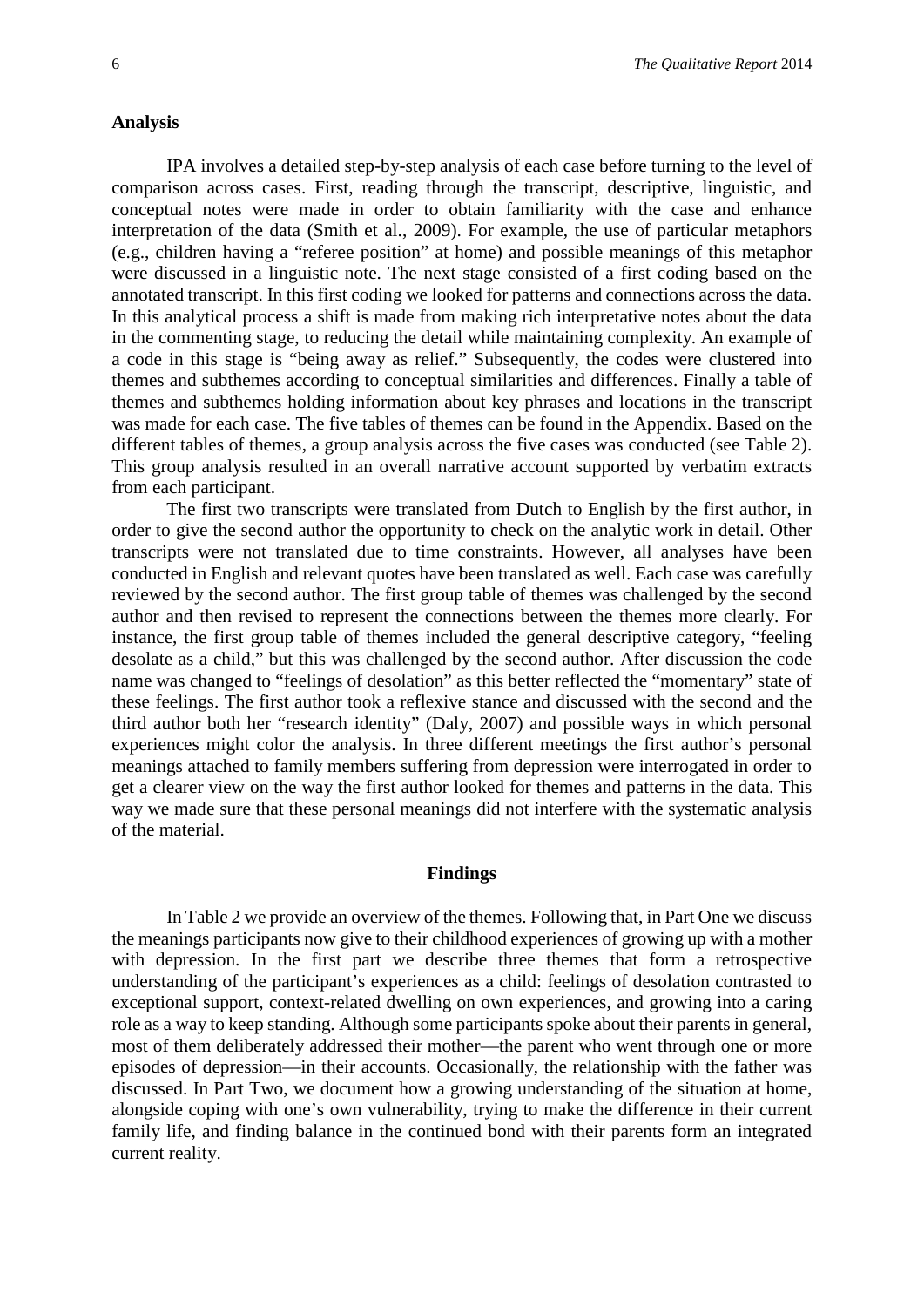Table 2: Overview of the Themes

*Part One: Retrospective Understanding of Childhood Experiences* Feelings of desolation contrasted with exceptional support Context-related dwelling on own experiences Growing into caring role as a way to keep standing

*Part Two: Towards an Integration of Childhood Experiences in Adult Realities* Growing understanding of the situation at home Coping with own vulnerability Trying to make a difference in current family life Trying to find a balance in continued bond with parents

#### **Part One: Retrospective Understanding of Childhood Experiences**

In the interviews, people mentioned past feelings of desolation in the context of their family homes and more specifically in the relation with their mother. However, these feelings of desolation were contrasted with more exceptional experiences of being supported by another adult caregiver, such as a grandmother or a teacher. The participants reported that they, as children, most often did not realize and did not linger on these feelings of desolation. At the same time, sharing their own experiences/emotions with others in their environment was limited. Starting from the vulnerability they sensed in their parent and the need they felt in their family, some participants reported on taking a caretaking role in the family. For some, this caretaker position also served as a way to keep standing themselves. Instead of dwelling on their experiences, they preferred to focus on action and helping out in the family, as this allowed both the family and themselves to keep standing.

#### **Feelings of desolation contrasted with exceptional support**

Two participants recalled feelings of loneliness in their childhood. Having missed an emotional bond with their mother was seen as a very important component of their experience. Sofie, for instance, said, "Thinking about it now, it probably has been the most central thing in my life: as a child I never had love and affection." She considered this perceived lack of maternal warmth as having been more crucial to her later functioning than other aspects of her mother's illness, such as her repeated suicidal attempts. In this retrospective account, Sofie compared what her mother had been to her and what she *could have been* to her. It is only "thinking about it now" that she realizes this experienced lack of love and affection.

Another participant, Jane, recounted how she felt a certain distance with her mother. When her mother came back home after a hospitalization, it was as if she could not reach her: "She was weird, not really weird, but she wasn't there like for the full 100%." As a child she perceived her mother as not fully present, which in turn constrained the experience of emotional contact with her mother.

In Mary's story, a similar experience of missing maternal warmth is connected with her position in the family. Being in the middle of her parents' constant fights, she often felt the need to choose sides. Mary, regularly finding herself in her father's camp, consequently had to deal with the reproach from her mother. These tensions in the intramarital as well as in the parent-child relationship "overshadowed" the experienced bond with her mother. She did not recall feeling nurtured by her mother. Rather she had recollections of enduring alertness and being vigilant to family tensions. Thus, in addition to the fact that Mary missed something in the bond with her mother, she also had to deal with mother's negative emotions towards her.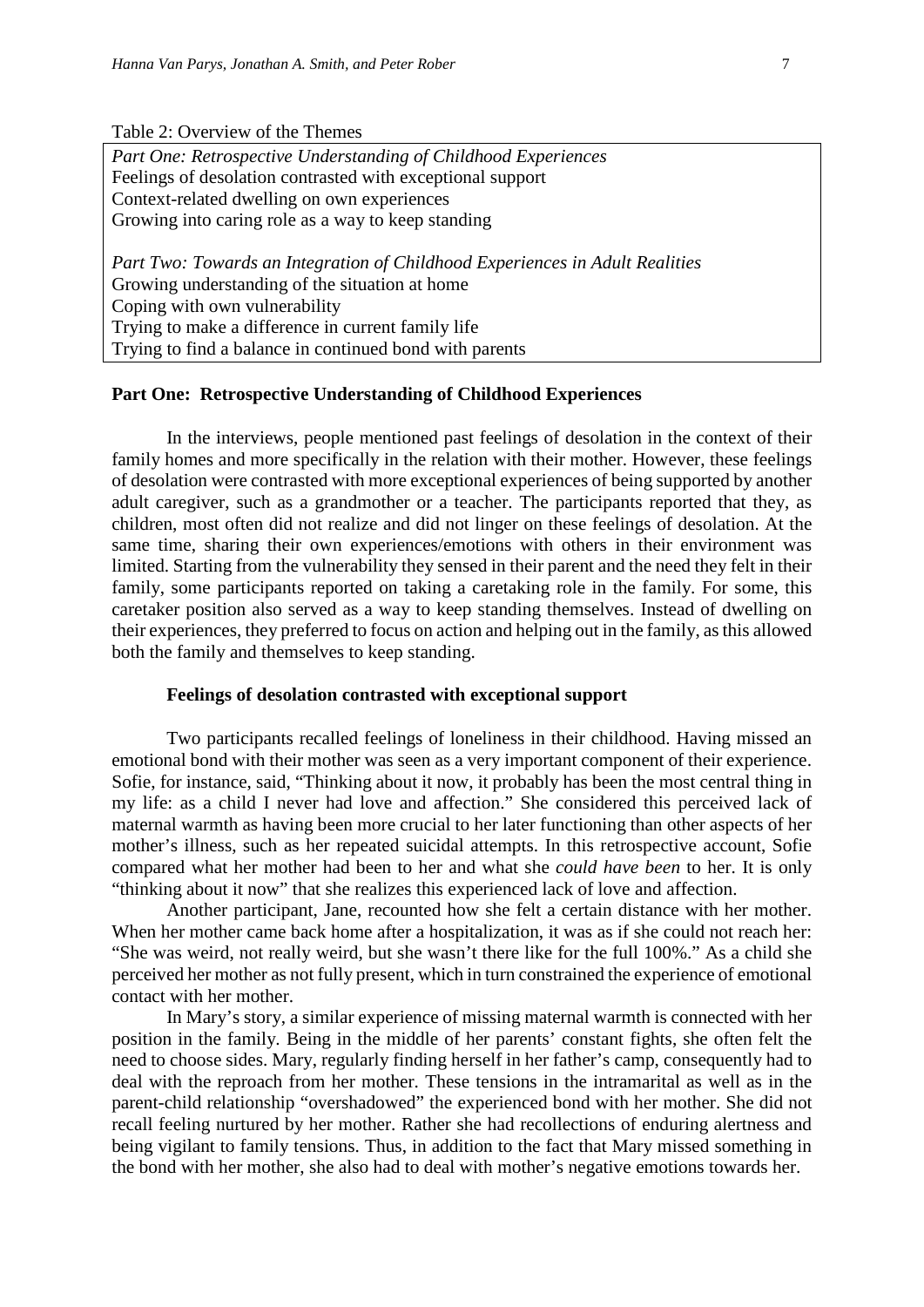The theme, feelings of desolation, is furthermore related to an experienced lack of information. Not being informed about the parent's illness and the uncertainty about what was going on in the family seemed to be among the heaviest burdens for the child. Related to this lack of information, some participants recalled how they, as a child, felt little consideration from their parents. Mary spoke with great emotion when she recounted how she regretted that she and her sisters never got an explanation for what was going on at home: "In all those years, neither when we were little, we have never been told [what was going on with our mother]<sup>[1](#page-9-0)</sup>. Never. We were not allowed to know." Mary felt like she did not matter to her parents as a result of not being allowed to know.

Like Mary, Jane felt it was unfair that she and her siblings were not acknowledged in their need for an explanation of what happened at home. Especially at moments that were fearful and distressing for Jane (e.g., a confrontation with other patients in the psychiatric hospital where her mother resided), an appropriate explanation would have been helpful: "I was frightened, really like (takes a deep breath) but yes. You don't, you don't get any explanation." When she talked about this memory, Jane seemed to live it in the moment, giving us a clue about the fairly low degree to which these past experiences have been processed, and storied in a narrative.

Each of the women participating in this study reported on the lack of support they had felt as a child. Amy, for instance, felt no support within her context. As a consequence she mostly kept her worries for herself: "I bottled up a lot of stuff, like they say." However, the participants mentioned that there were a few people they could turn to, some of whom still play an important role in their lives. Sofie, for instance, grew up with her maternal grandmother for the first 3 years of her life and she considered her as a lifelong lasting attachment figure. Her experience of missing her mother's emotional care was contrasted with the connection she felt with her grandmother: "She would also not hug me, but I knew she loved me." In addition, when she grew up, her class teacher became a great support for Sofie (see theme of contextrelated dwelling on own experiences). The significance of an adult they could rely on was further supported by Jane who considered good family support offered by a person the children felt connected to, as a highly protective factor.

#### **Context-related dwelling on own experience**

The feelings that were discussed in the previous theme, seemed to be realized on a limited basis. Taking a meta-perspective on their childhood experiences, participants recalled how they did not pay great attention to their own experiences with regard to the situation at home, nor did they share their feelings with others. Sofie recalled how she could remain standing by not recognizing these feelings herself or showing them to the outside world: "I've certainly found that my home was not like my girlfriend's home or like someone else's. But I have not given in to it. And I think that perhaps has saved my life." Even though Sofie seemed to have a notion of the difference between her family and other families, she preferred not to go into that too deeply. This "not dwelling," in her opinion, added to her ability to overcome the difficulties at home. It helped her to remain standing as she learned that acting in a crisis rather than dwelling on it could be successful in terms of family well-being (see Growing into caring role as a way to keep standing).

Similarly, Brenda recalled a painful memory involving missing parental support when she went to the official presentation of the diplomas at her school: "Well, at that moment you choke up, but it's like that." Related to the first theme, Brenda felt desolate at that time.

<u>.</u>

<span id="page-9-0"></span> $1$  In quotations, words inserted for clarity are represented in paired square brackets  $[$   $]$ .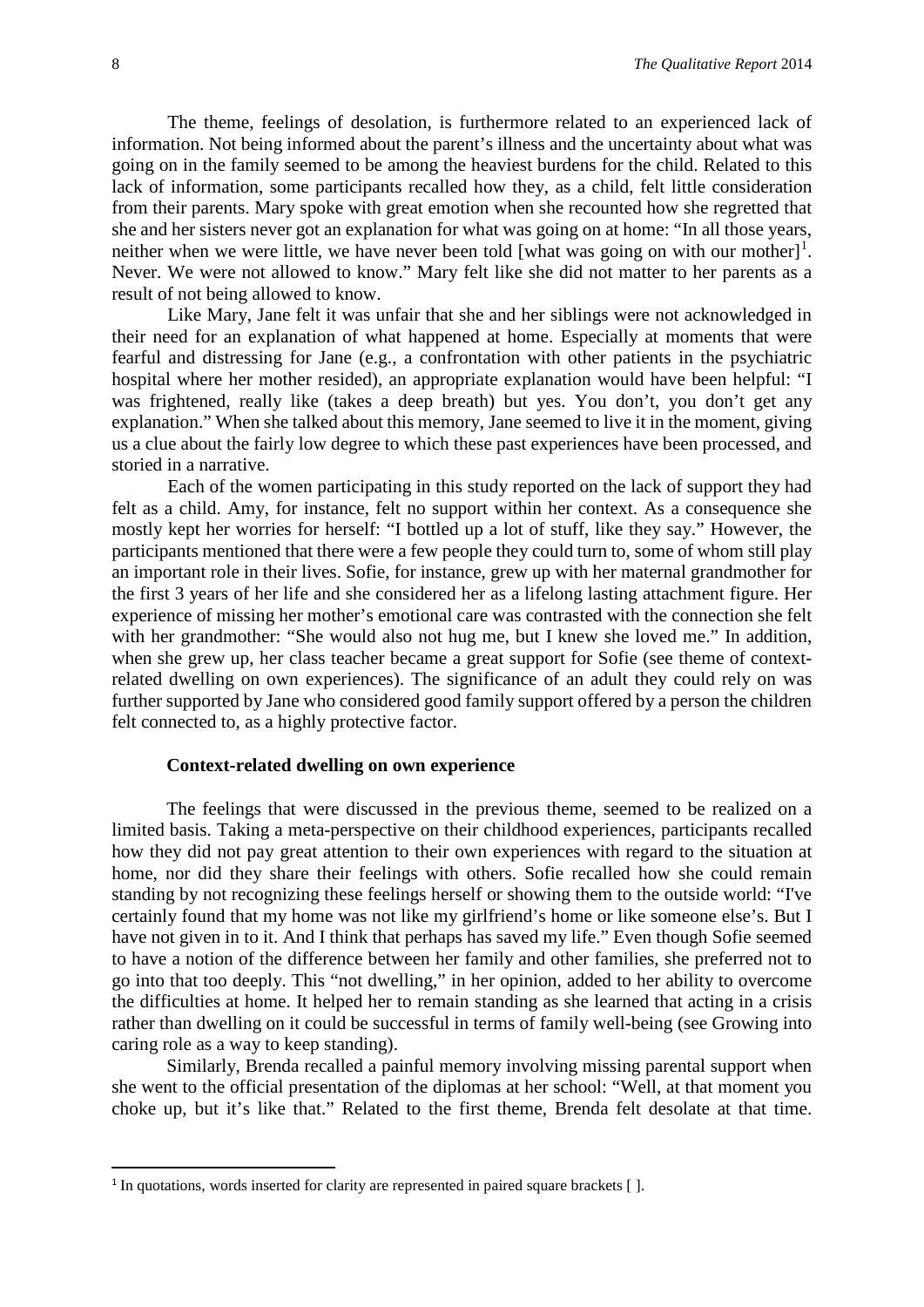However, the quick acquiescence of "it's like that" suggests that both then and at the moment of the interview, she preferred to not go into it too deeply.

Furthermore, the process of realizing what actually happened in the family and what it meant to the child seemed to depend on the person's context. When in another context, for instance in conversation with her class teacher, Sofie could focus on her own experiences to a certain extent, and realize that the situation at home was "not normal." Some understanding of her family situation started to emerge in the context of a relationship with her class teacher "who listened":

"And then I thought 'what I encounter is not normal, because other children don't come across that, you know.' But from the moment I went back home with my bike and put the key in the door, I was like, 'yeah it's like that.' That was my world, you know."

It seemed that Sofie could not give in to this idea of her home situation being "not normal," as at the moment she arrived home she felt compelled to state that "this is my world," and to take up her role as a family caregiver. In conclusion, this theme shows the complex dialectic of knowing and not knowing, being aware and preferring not to be aware in order to keep standing. The issue of children focusing on active caring roles in the family is further elucidated in the next section.

#### **Growing into caring role as a way to keep standing**

Several participants reported on a range of caretaking activities in their family. The starting point was an urgent need in the family. Sofie described how she as a person changed through the challenging family situation: "you grow in it huh. And indeed I am uh, my character has changed a lot: I've started to be independent, right at the age of 12, just like that." Her mother's sequential suicidal attempts required her to be independent, rather than relying on her mother. At the same time she gradually adopted a caring role.

"Growing into a caring role" might refer to a learning process as well as to a process of accommodating to the situation at home. With regard to the former, Amy, for instance, developed more skills to act as a family caregiver over the years: "The moment you get a little older, you are able to do more in the family and in the household." In addition, the meaning of "one grows into it" was related to a sense of getting used to it. Furthermore, the caring role might refer to a general position in the family as well as to a specific role in relation to the parent who suffered from depression.

Taking care of the household, in some cases was seen as an obvious arrangement by the participant and her family members. Jane put forward that at that time she did not see any harm in taking on this responsibility. In retrospect however, the lack of acknowledgement for this caregiving was sometimes raised. As part of their initiative to temporarily "run the family," some participants felt responsible for their younger siblings and also took care of them. Amy, for instance, said,

"Probably that has always been a part of me: being a serious girl and feeling responsible for my brother and sister. Because at a certain moment, my mother didn't get up anymore in the morning, then I set my alarm and woke my brother and sister and prepared breakfast. My father was already off for work at that time."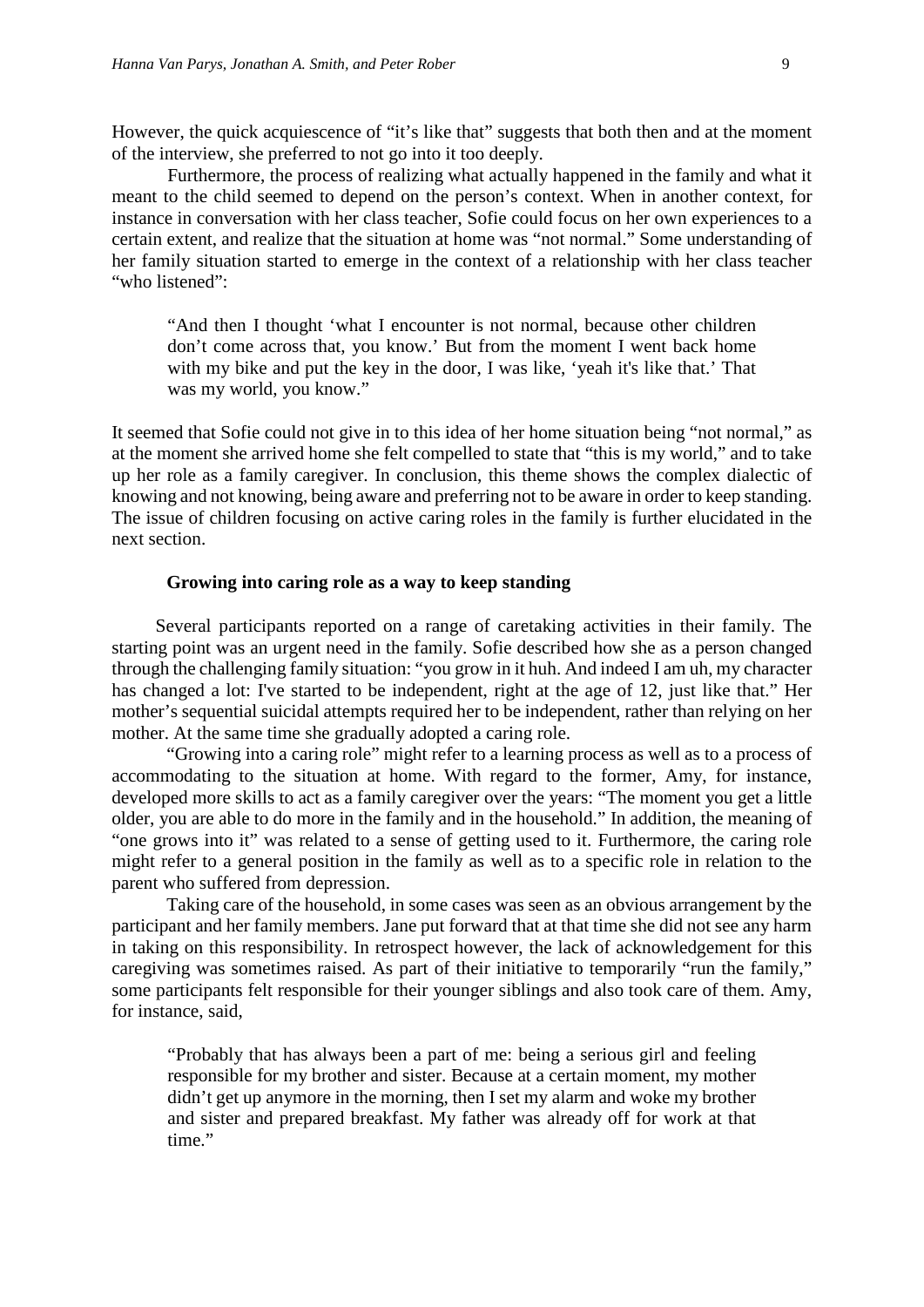This feeling of responsibility was elicited in a family situation with both mother and father being "absent" in some way. Apart from running the family in general, taking responsibility for mother's well-being was part of the participants' daily childhood realities. For instance, Sofie recalled her mother's suicidal attempts as an appeal to save her:

"And then I was so young and I panicked and wept and yelled at her and shook her. But I did go downstairs, I immediately went to the phone, called the family doctor, he said 'call 999.' I did all those things, all fairly quick and fairly strong, and I succeeded. I must say, I was really panicking but I have succeeded. Whatever I did, I always succeeded."

Sofie presented herself as showing a calm and purposeful sense of agency. She repeated the words "I succeeded" several times, reflecting her feeling of pride about what she realized and the way she kept standing.

Previous to this "dealing with the situation," an overwhelming fear and panic was mentioned. Other participants expressed similar fears that seemed to be at the base of their caretaking in the family. An alternative reaction to this fear included being careful in their expressions and behaviors in order not to distress their mothers or to avoid fights between the parents. When attempts to take away the fear by supporting the parent did not result in reassurance, the child was usually left with a feeling of confusion. In an attempt to help her mother, Amy recounted trying to cheer her up, for instance by buying her a gift:

"So I bought a necklace with my pocket money. And (tearful) as a child you think: she will be glad. But when I handed her the gift, she started crying very hard. And as a child you don't understand. You give her a gift, she must be glad though?"

Amy talked about an incomprehensible experience of "failure" in trying to help her mother. She was not able to understand her mother's emotional reaction at all and felt angry about it. For Amy, the relationship with her mother was very confusing and burdensome. With respect to her tasks in the household, Amy felt much more comfortable, stating that she "grew into" her caring role.

#### **Part Two: Towards an Integration of Childhood Experiences in Adult Realities**

The second part of the results section consists of participants' reflections on the ways their meaning making had evolved over the years. It became clear how they had continuously tried to make more sense of the situation and had tried to find ways to come to terms with it. Some participants linked their parent's depression to their own sense of vulnerability today. A consciousness about their own vulnerabilities paired with a strong wish to be good parents who treated their children differently from the ways they were raised emerged from the interviews. Furthermore, their current relationships with their parents revolved around finding a balance between their own resources and strengths on the one hand, and their loyalty to their parents on the other hand.

#### **Growing understanding of the situation at home**

Over time as they moved into adulthood, these children who had a mother with depression have tried to get a grip on what was really going on at home. Little by little—often through conversations with their partners, friends, and therapists—they started to realize what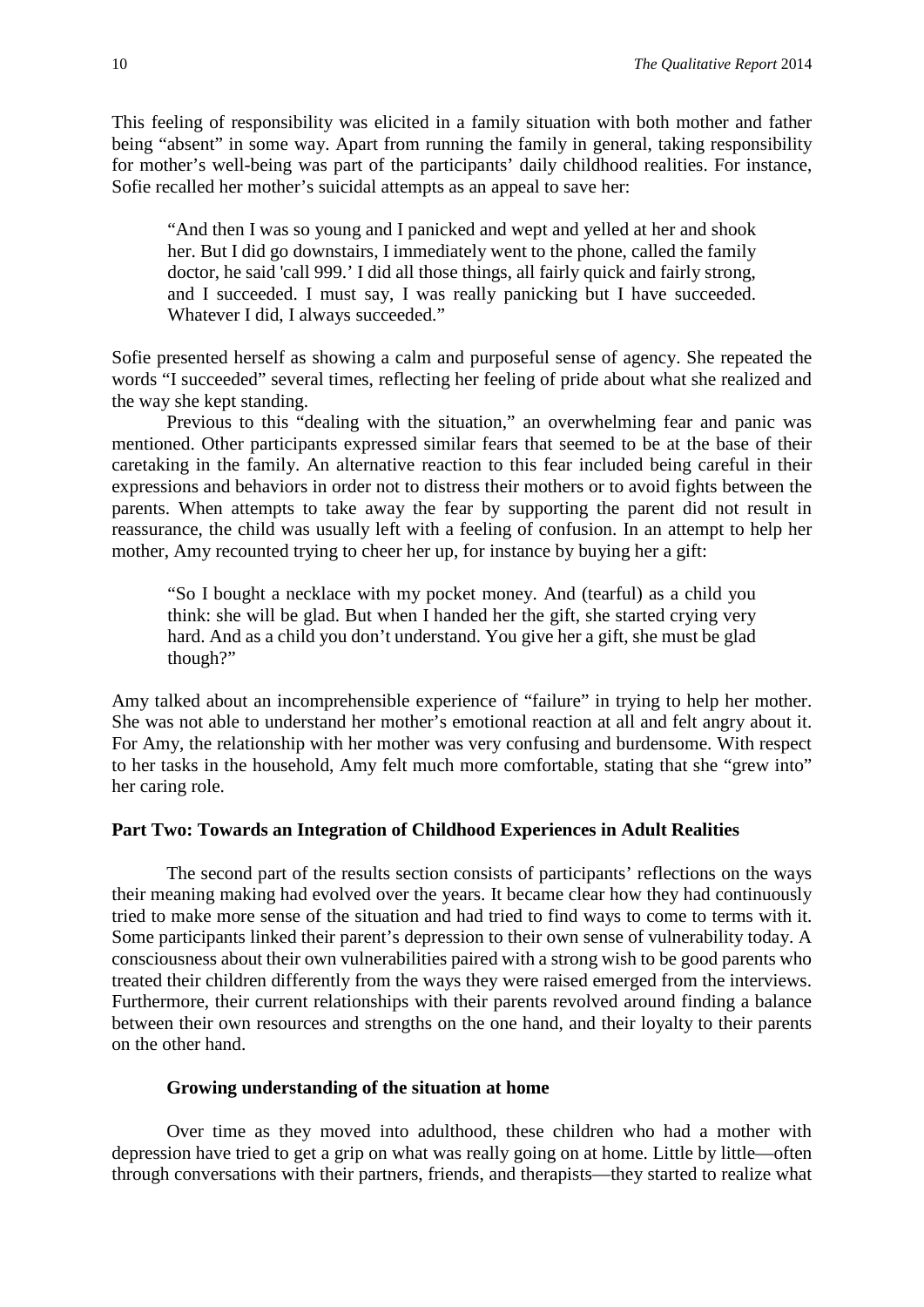happened in the past and have given it some meaning. For instance, Mary reflected on a distancing movement that coincided with her awareness of the problems at home: "The older I got, the more I took a distance from home. I knew: something's wrong here." However, Mary also recounted how in spite of greater clarity and manageability, she never came to know the "true story" about what happened in the past. Thus, while understanding sets one more at ease, restlessness is maintained in case that "truth" is never completely found.

On her road to creating a sense of integration, Amy went through several depressive episodes herself. In a way, these episodes helped her to get a better understanding of what it is like to be depressed. This comprehension of her mother's depression gave Amy the chance to give new meaning to her confusing experiences as a child: "I expected a reaction from my mother that she couldn't give at that moment." Here Amy was able to alternate between her own perspective ("I expected a reaction from my mother…") and her mother's point of view ("…that she couldn't give at that moment"). Taking a meta-perspective on her past experiences enabled her to finally get a grip on them.

#### **Coping with own vulnerability**

As adults, the participants struggled with and tried to cope with their own vulnerabilities, including their vulnerability for depression. Amy conveyed how she believed that she formed an over-developed feeling of responsibility from her childhood experience. However, she cherishes this part of her personality as well and does not want to change this personality trait entirely:

"I don't want to lose these specific parts of myself. I think there are enough tough people in the world, so… But I have to, for myself I need to limit this, I have to learn not to adapt myself to everybody."

Coping with vulnerabilities implies that they try to find a balance between acknowledging and accepting certain aspects of their personality and trying to modify these aspects in their current lives.

Furthermore, some participants expressed experiencing difficulty in sharing feelings or worries with others. One reason for this was the fear of being misunderstood or even not believed. In addition, some participants as children learned to cope with worries on their own, and they did this coping at least in part by not dwelling on their experiences. As an adult, Sofie still found it difficult to reflect on her experiences and to share them with others:

"I always want to solve everything myself and every time I believe that it will be alright. That's what I do. I will not dwell on it and I think 'I'm going to act like that and like that and if I'm not going into it too much it will be fine.'"

Similarly, Amy found it hard to confide in people when it came to dealing with her own worries. She preferred to silence them instead. Amy related this to the fact that "I never learned to do that; I am very open and talkative--I cannot confide in people when it comes to my own problems. I'm not used to that."

In contrast to Amy, Jane, who also experienced difficulty in asking others for help, discovered how to confide in others over the years. However, Jane reported on the effort it had taken her to reach that point.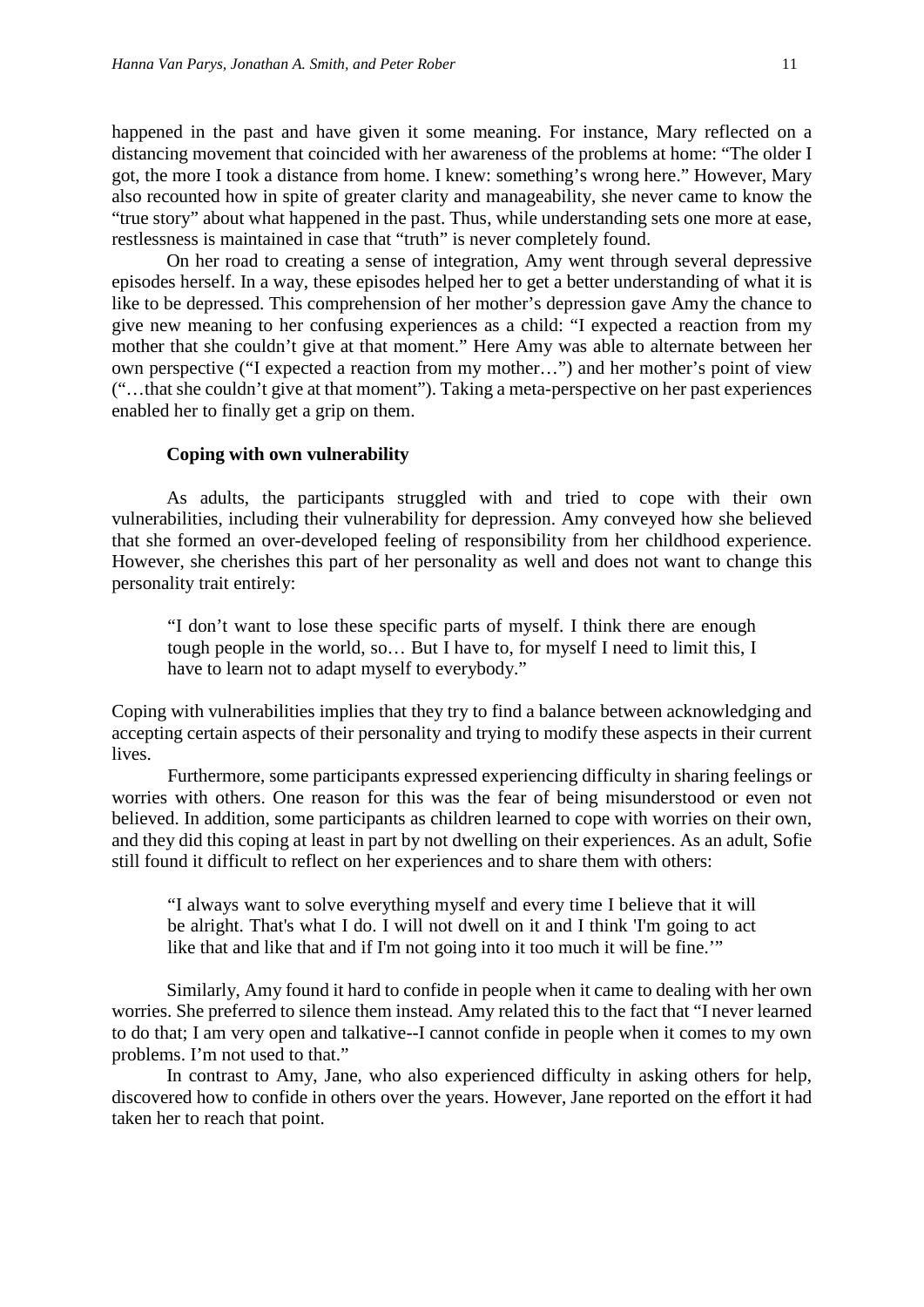#### **Trying to make a difference in current family life**

One of the domains in which people were willing to differentiate from their family of origin was their current family lives. In carrying out their parenting roles, the participants had an explicit wish to be different from their own mothers. First, there was a tendency to spare their own offspring from the harsh experiences they had gone through as children. Mary's narrative centered around the wish to avoid what she has been through: "I would never, ever let my children down. Not one of the four. This is what they [my parents] did to me."

Amy wants to be a "good mother" even though she sometimes feels vulnerable herself. Among other things she tries to silence her own worries not to burden her daughter. Experiencing depressive episodes herself, she wanted to explain this condition to her daughter in an appropriate way. For instance, she would try to temper the information, protecting her daughter against statements that she herself had to hear from her mother:

"Well, I always try to…I never said those things to my daughter, things that I did hear when I was little. Things like 'it doesn't matter anymore, I want to make an end of it all."

Besides, Amy also paid attention to her daughter's experiences, asking her regularly how she felt about her mother's illness. Brenda said she was aiming for a corrective experience in the upbringing of her two teenage daughters: "I think that's because I missed that part. That I now try to be there for my children." It made her feel proud to find that her daughters appreciate her help and are doing well at school and in other domains of their lives.

#### **Trying to find a balance in continued bond with parents**

In the current relationship with their parents, the participants reported that they balance maintaining the bond with their parents and protecting and/or screening themselves. Amy, for instance, could clearly delineate how she at times felt like she had to protect herself when her mother had been "too negative" during a visit:

"Because at times, when I don't feel very well myself, I'd rather not go there, because she can suck out all my energy in only half an hour's time. Then I leave the parental home and I feel the need to just drive the car for a while, listen to some cheerful music and talk to myself. Because that is, you're still related through a blood-tie after all."

By visiting her parents she tries to help her father who, in her opinion, suffered from her mother's depression the most. She then tried to bring in something positive. However, she also wanted to protect herself from being brought down by her mother. There is an ongoing process of constantly balancing her parent's and her own need for closeness with her strengths and resources.

When it came to her needs in the relation with her parents, Sofie stated that she still cannot call on her parents. Her daughter struggles with a serious learning disability and she said, "I cope with it well. But yet I cannot talk about it at home." At the parental home, her mother would only comment or change the subject rather than really listen to her.

Amy's own experiences with depression stimulated a new understanding for her mother as well as increased anger towards her. There seemed to be an inner conflict between anger towards her mother and understanding for her: "Why can't she fight her depression like I do?"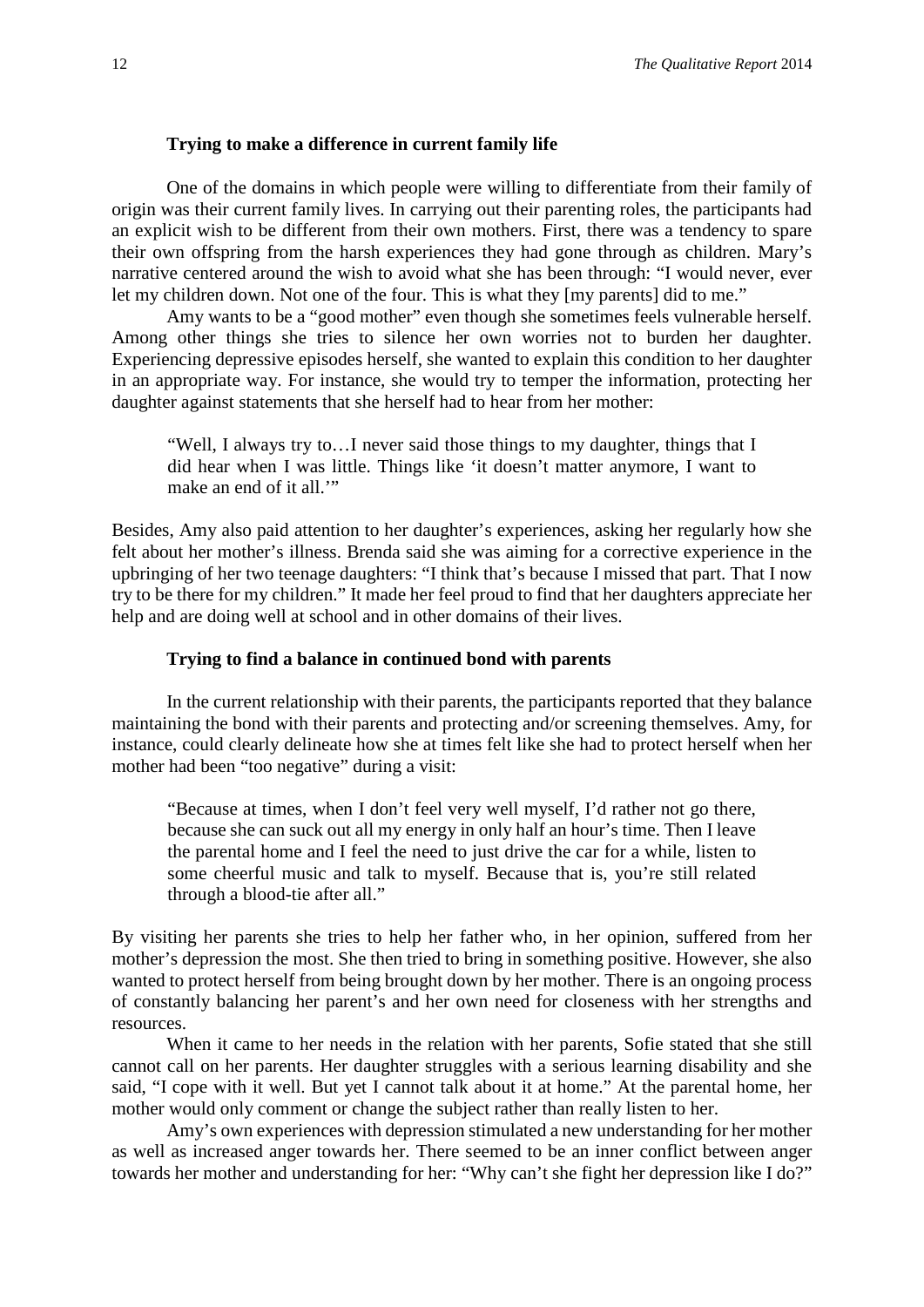is alternated with "I know it's not fair to think that." Furthermore, she stressed the fact that her mother has good moments as well.

Jane was feeling some indignation about her mother's passivity and she tried to incite her mother to take some action such as taking the bus on her own or going to see another psychiatrist. According to Jane, her own personal growth has also been a benefit to her mother. In conclusion, although blame, anger, and disappointment constituted a substantial part of their experience in the current relationship with the parents, the participants reported on new, positive, and reciprocal bonds with their parents as well.

#### **Discussion**

The participants' accounts in this IPA study link and integrate both childhood and adulthood experiences. From a retrospective point of view the participants now report on feelings of desolation and experiences of growing into a caring role in their families of origin. As opposed to the initial coping process of "not dwelling on own experience," the participants in later life realized more about what happened in their childhood and also tried to come to terms with it. Coming to terms also seemed to promote an ongoing process of coping with their own vulnerabilities. In their current family lives they try to make a difference, primarily by giving their children what they have missed as a child. With regard to the ongoing relationship with their own parents, new positions are sought in order to find a balance between maintaining the bond with the parents while remaining standing themselves. In this discussion we reconsider the findings of the IPA study in light of the existing literature and clarify its meaning for the clinical field. Furthermore, we elaborate on how a retrospective point of view might have facilitated the reflection on certain experiences.

#### **Retrospective Meaning Making of Childhood Experiences**

This in-depth qualitative analysis presents a new perspective on the experiences of children growing up with a mother with depression. First, we consider the findings of Part One: Retrospective Understanding of Childhood Experiences. When it comes to feelings of desolation, resonance is found with previous research findings concerning unavailability of a parent (Meadus & Johnson, 2000) and negative emotions such as feelings of abandonment, loneliness, and insecurity (Dunn, 1993; Knutsson-Medin et al., 2007). Conversely, the importance of having a support figure is stressed. In dialogue with this support figure, the children sometimes focused more on their own experiences and were able to make more sense of the situation at home.

The second theme, context-related dwelling on own experience, sheds new light on the clinical observation that children often remain silent in burdensome family situations. The child's dwelling on her own experiences is limited, as well as the family communication about the child's experiences (Focht-Birkerts & Beardslee, 2000; Van Parys & Rober, 2013). In their experiential accounts, the participants in this study presented silence in the family as a perceived lack of consideration from their parents on the one hand and a way for them to deal with otherwise painful experiences on the other hand. Furthermore, the child's not dwelling fits in the overall goal of helping the family to survive, rather than being brought down by negative emotions. Focht-Birkerts and Beardslee (2000) proposed that by helping children to express their affect, the creation of a meaning system for individual resiliency is promoted and the risk for negative child outcomes can be diminished (Focht-Birkerts & Beardslee, 2000). Our analysis suggests that we should nuance this and also consider the reasons why children do not speak about their experiences.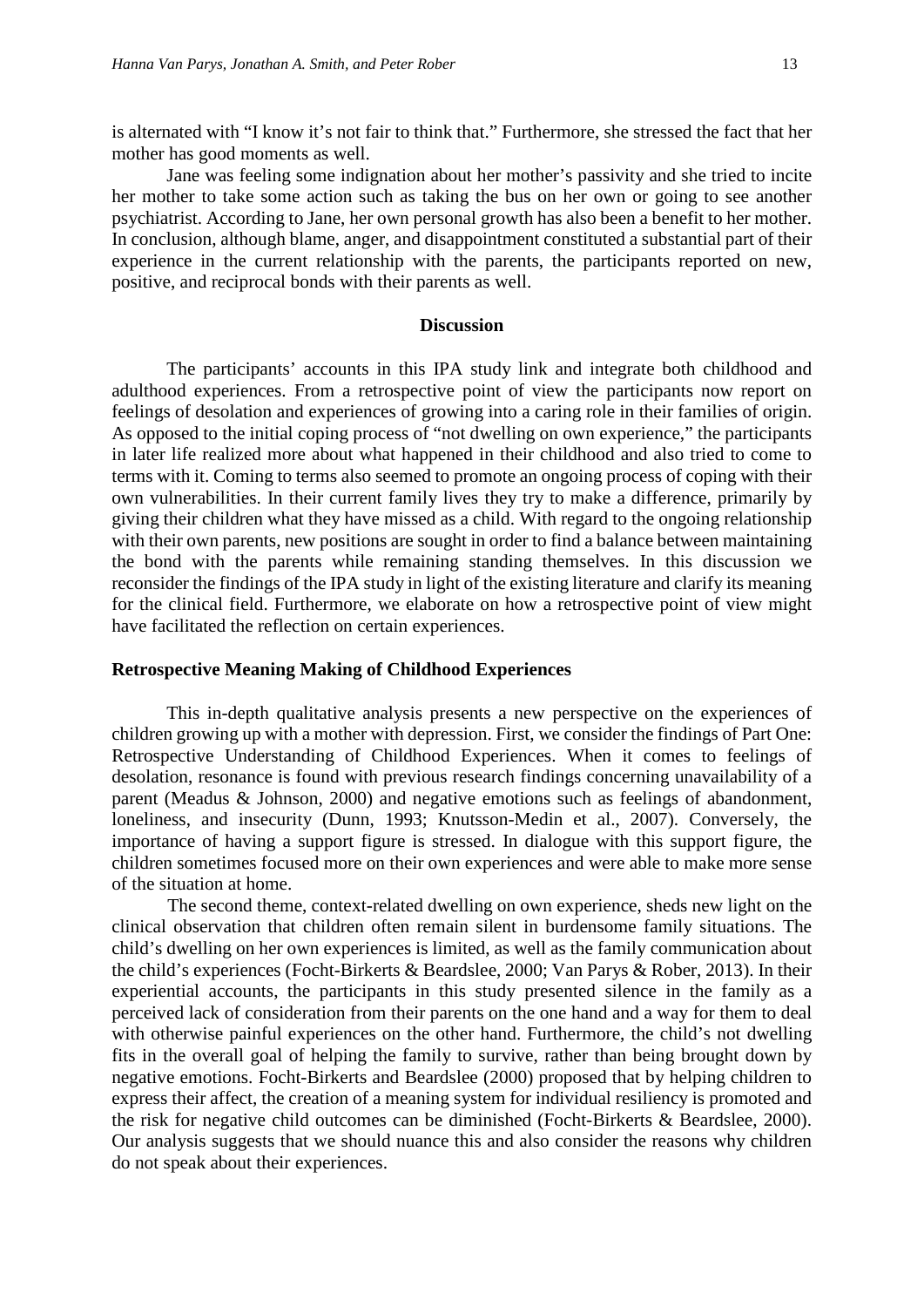With regard to the third theme, growing into caring role as a way to keep standing, it seems that our findings connect well with the parentification literature emphasizing that children in stressed family situations often take on a caring role towards the parents or towards the (younger) siblings (e.g., Champion et al., 2009; Chase, 1999). Our study highlights that for the participants, taking on caring roles in their family of origin was evident. Whether these children had the impression that they could contribute, and that they had some grip on the situation, seemed to be crucial in their sense of well-being. In accordance with Göpfert, Webster, and Seeman (2004), we have found some evidence for children taking care of their parent as a way of dealing with negative emotions such as fear and worry for the parent.

Part Two of the findings reflects the integration of childhood experiences in their current lives. In this respect the themes, context-related dwelling on own experience (Part One) and growing understanding of the situation at home (Part Two), can be contrasted. The participants seemed to have made a shift from paying little attention to their own experiences to a more conscious coping with past (and current) sadness and feelings of loss and disappointment. Some participants linked their history to their current personality and their own vulnerabilities (i.e., they tentatively related their childhood tendency to not dwell on their own experiences to an ongoing habit of not sharing difficulties with others). Furthermore, the participants recounted how carrying out a parenting role is based on a corrective family script (see Byng-Hall, 1995, 2002, 2008) as they wanted to protect their children from adverse family experiences they had as children. According to Dunn (1993) setting "realistic yet caring boundaries with the mentally ill parent" (p. 188) can be a goal in individual therapy with grownup children of mentally ill parents. It seems that some of our participants were facing the same challenge in the current bond with their parents, even apart from therapy.

#### **Retrospective Nature of the Study**

The retrospective nature of our study might have facilitated the emerging of new meanings about "feelings of desolation" and "not dwelling on own experience." It seems that the retrospective distance opened space for the participants to dwell on some of their painful childhood experiences in a way that was not possible when they were still children living with their mother with depression. In that respect, our results might come across as predominantly negative. A similar "negative" discourse was found by Dunn (1993) who reported on adult reflections on their childhood growing up with a psychotic mother. We suppose that the participants have succeeded in processing and coping with these experiences to a certain extent, and that they in their current lives took some distance from these past experiences. Consequently, it might be easier for people to report on adverse childhood experiences at some point later in life, for instance in the context of a research interview. In other words, these children seem to have grown up into adults who felt able to reinterpret the past through a different lens.

Comparing our findings with the results of Mordoch and Hall (2008) who interviewed children about their perceptions of living with a parent with mental illness, it becomes clear that these aspects of our participants' experiences were not represented in their study. Mordoch and Hall (2008) described the process of finding a way to cope with the parent's illness as "finding a rhythm" including aspects of monitoring the parent, adjusting their own behavior to what they felt was needed in the family, and finding an appropriate distance between themselves and their parent. There was no reflection on feelings of desolation in this current perspective on experiences. In a previous study with minor children interviewed in a family conversation together with their parent who was hospitalized for depression, the children reported on feelings of distress (Van Parys & Rober, 2013). However, at an interactional level,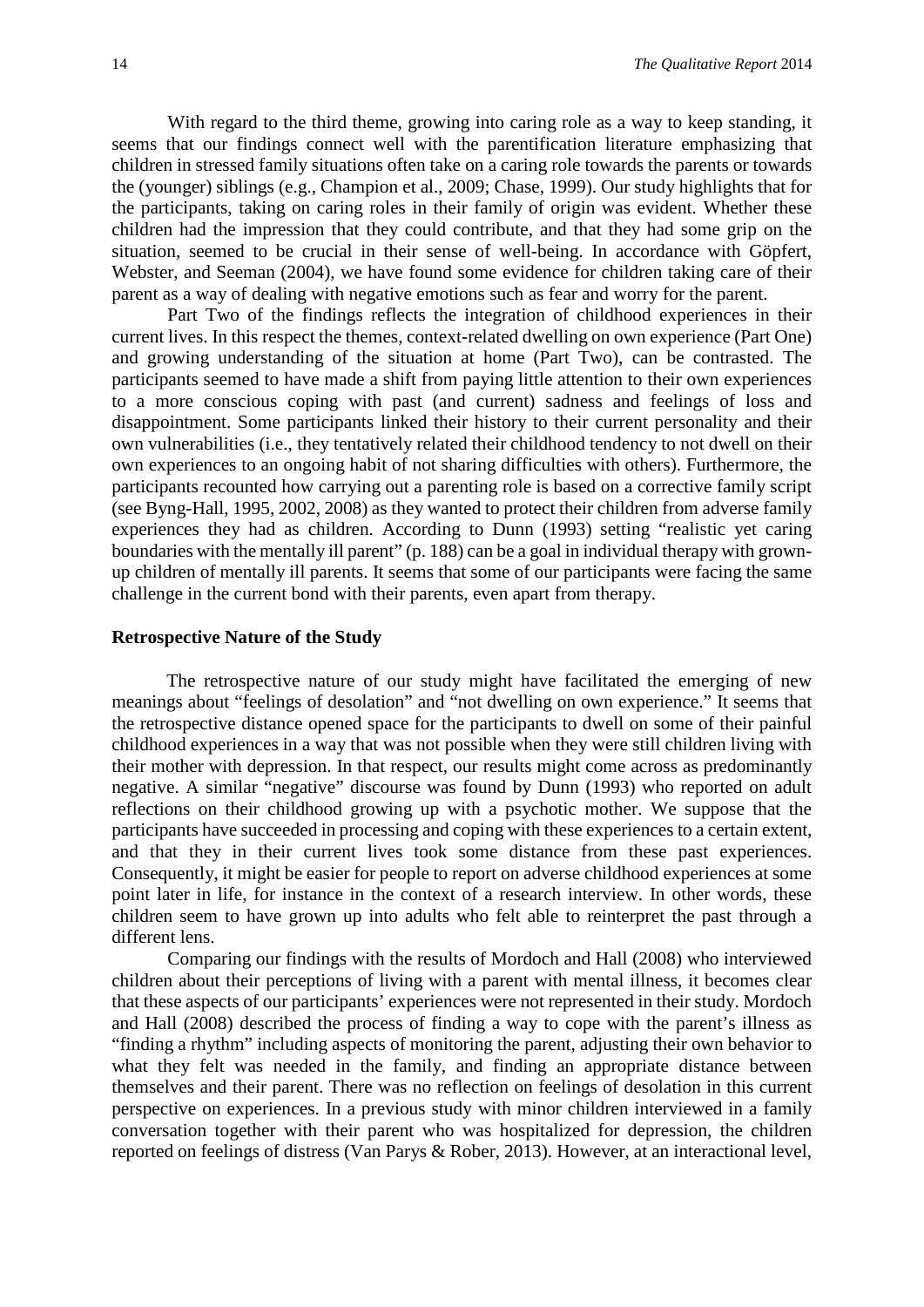it seemed that these feelings of distress received only limited "dialogical" space (Van Parys & Rober, 2013).

#### **Limitations and Suggestions for Future Research**

Dangers of using retrospective methods formulated by Earley and Cushway (2002) include forgetting, defensiveness, and social desirability. Rather than considering these data as a "deformation" of reality, we perceive them as an additional perspective that adds to a better understanding of children growing up with a parent with depression. However, it should be noted that the social discourse, including the specific historical time period in which the mothers of these participants were hospitalized for depression, has not been taken into account in the analysis of the data. For instance, the way psychiatric hospitals were perceived and the taboo that was placed on mental illness in the family 30 to 40 years ago, might not be comparable to the current situations of families facing parental mental illness. In that respect, the transferability of these findings is somewhat limited (Kvale & Brinkman, 2009).

A specific feature of the study is that it sketches how, in adult life, an integration of childhood experiences takes place. Throughout their lives, the participants continually tried to understand their childhood experiences better, in light of new life experiences. A suggestion for future research would be to investigate how the participants' accounts in the context of an interview serve a narrative function of finding a more coherent story about the self. In addition to the current IPA study a narrative analysis of these data could serve this purpose (Crossley, 2007; Riessman, 2008).

#### **Conclusion and Clinical Implications**

In summary, the findings of the present study offered a new perspective on children's experiences of parental depression as well as on the ongoing evolution of coming to terms with childhood experiences. This retrospective investigation with adults talking about their childhood experiences gave access to aspects of their experience that remained underexplored in research based on data from children and adolescents. For instance, it was found that negative emotions including feelings of desolation were recognized in retrospect. Secondly, the participants were able to reflect on the process of "growing into a caring role" in retrospect. Thirdly, the participants helped us to understand how their tendency to not dwell on their experiences as a child might become apparent in family conversations in which the child presents oneself as "doing fine." As a result, the current study may inform clinical practice with families coping with parental depression and in particular help us to understand children's silences in family therapy. It is important for family therapists to understand the child's silence as a protective coping mechanism and to handle this coping strategy with care. By first accepting the child's silence, the therapist can then make some space for reflecting on the meaning of this silence through a subtle and careful dialogue with the family members. The child's silence can be addressed as a way of caring for the family members. Eventually, it could also be discussed how the child possibly *can* be burdened by his/her perceived caretaking responsibilities (related to his/her loneliness in this position). On a societal level, the research findings support the recent efforts to organize meetings for children of parents with a psychiatric illness. In these support groups children might find a protective context in which they are helped to make sense of the situation at home and in which they are able to dwell on their own experiences to a certain extent.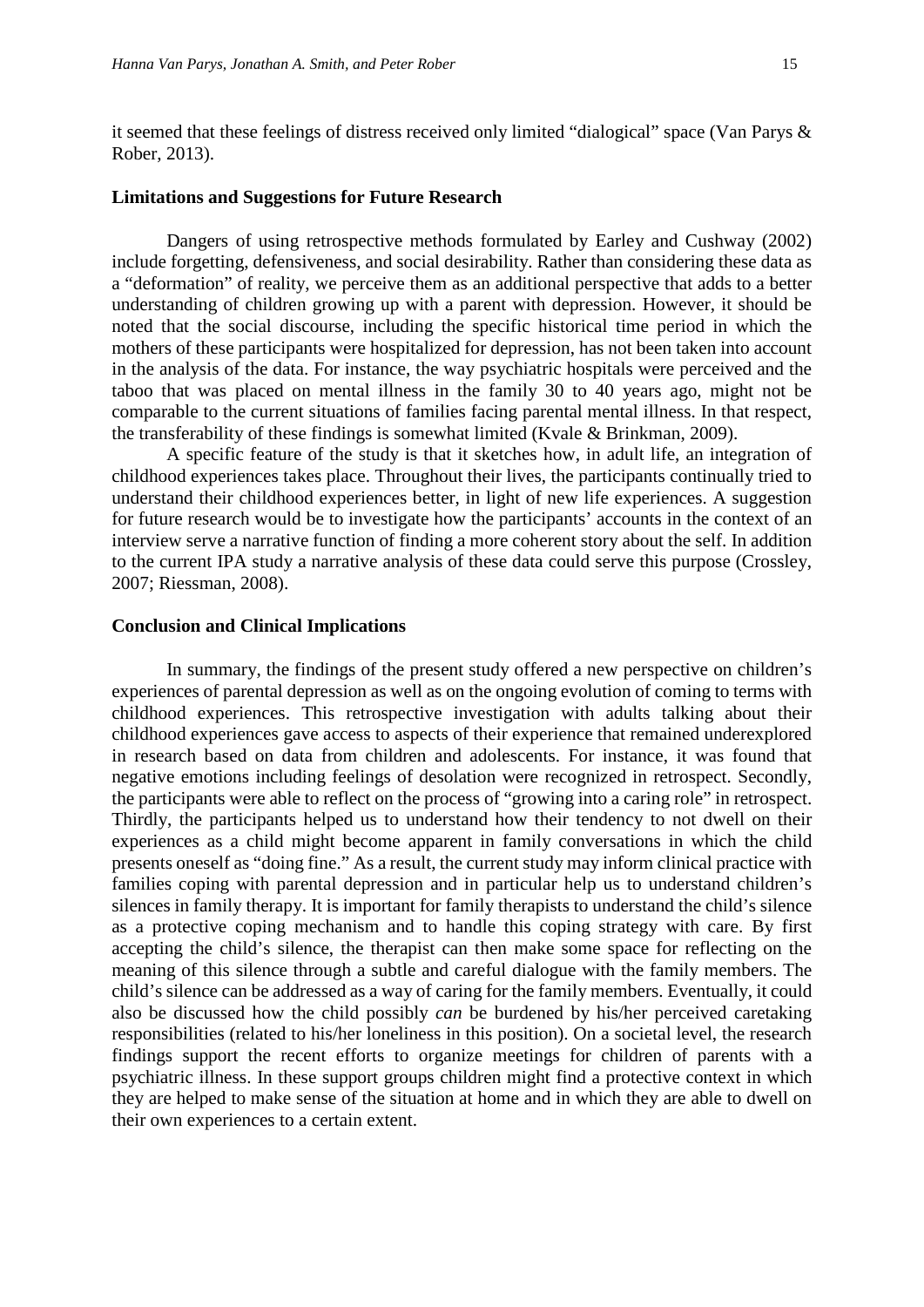#### **References**

- Aldridge, J. (2006). The experiences of children living with and caring for parents with mental illness. *Child Abuse Review, 15,* 79-88.
- Aldridge, J., & Becker, S. (2003). *Children caring for parents with mental illness, perspectives of young carers, parents and professionals.* Bristol, UK: Policy Press.
- Arnett, J. J. (2006). The psychology of emerging adulthood: What is known, and what remains to be known. In J. J. Arnett & J. A. Tanner (Eds.), *Emerging adults in America: Coming of age in the 21st Century* (pp. 303-330). Washington, DC: American Psychological Association.
- Byng-Hall, J. (1995). *Rewriting family scripts: Improvisation and systems change.* London, UK: Guilford Press.
- Byng-Hall, J. (2002). Relieving parentified children's burdens in families with insecure attachment patterns. *Family Process*, *41,* 375-388.
- Byng-Hall, J. (2008). The significance of children fulfilling parental roles: Implications for family therapy. *The Association for Family Therapy and Systemic Practice*, *30,* 147- 162.
- Champion, J. E., Jaser, S. S., Reeslund, K. L., Simmons, L., Potts, J. E., Shears, A. R., & Compas, B. E. (2009). Caretaking behaviors by adolescent children of mothers with and without a history of depression. *Journal of Family Psychology*, *23,* 156-166.
- Chase, N. (1999). Parentification: An overview of theory, research, and societal issues. In N. D. Chase (Ed.), *Burdened children, theory, research, and treatment of parentification* (pp. 3-33). London, UK: Sage.
- Compas, B. E., Langrock, A. M., Keller, G., Merchant, M. J., & Copeland, M. A. (2002). Children coping with parental depression processes of adaptation to family stress. In S. H. Goodman & I. H. Gotlib (Eds.), *Children of depressed parents: Mechanisms of risk and implications for treatment* (pp. 227-252). Washington, DC: American Psychological Association.
- Crossley, M. L. (2007). Narrative analysis. In E. Lyons & A. Coyle (Eds.), *Analysing qualitative data in psychology* (pp. 131-144). London, UK: Sage.
- Cummings, E. M., Keller, P. S., & Davies, P. T. (2005). Towards a family process model of maternal and paternal depressive symptoms: Exploring multiple relations with child and family functioning. *Journal of Child Psychology and Psychiatry*, *46,* 479-489.
- Daly, K. J. (2007). *Qualitative methods for family studies and human development.* London, UK: Sage.
- Dickstein, S., Seifer, R., Heyden, L. D., Schiller, M., Sameroff, A. J., Keitner, G., Miller, I., Rasmussen, S., Matzko, M., & Magee, K. D. (1998). Levels of family assessment: II. Impact of maternal psychopathology on family functioning. *Journal of Family Psychology*, *12,* 23-40.
- Dunn, B. (1993). Growing up with a psychotic mother: A retrospective study. *American Journal of Orthopsychiatry*, *63*, 177-189.
- Earley, L., & Cushway, D. (2002). The parentified child. *Clinical Child Psychology and Psychiatry*, *7,* 163-178.
- Focht-Birkerts, L., & Beardslee, W. R. (2000). A child's experience of parental depression: Encouraging relational resilience in families with affective illness. *Family Process*, *39,* 417-434.
- Forbes, E. E., Shaw, D. S., Fox, N. A., Cohn, J. F., Silk, J. S., & Kovacs, M. (2006). Maternal depression, child frontal asymmetry, and child affective behaviour as factors in child behaviour problems. *Journal of Child Psychology and Psychiatry*, *47*, 79-87.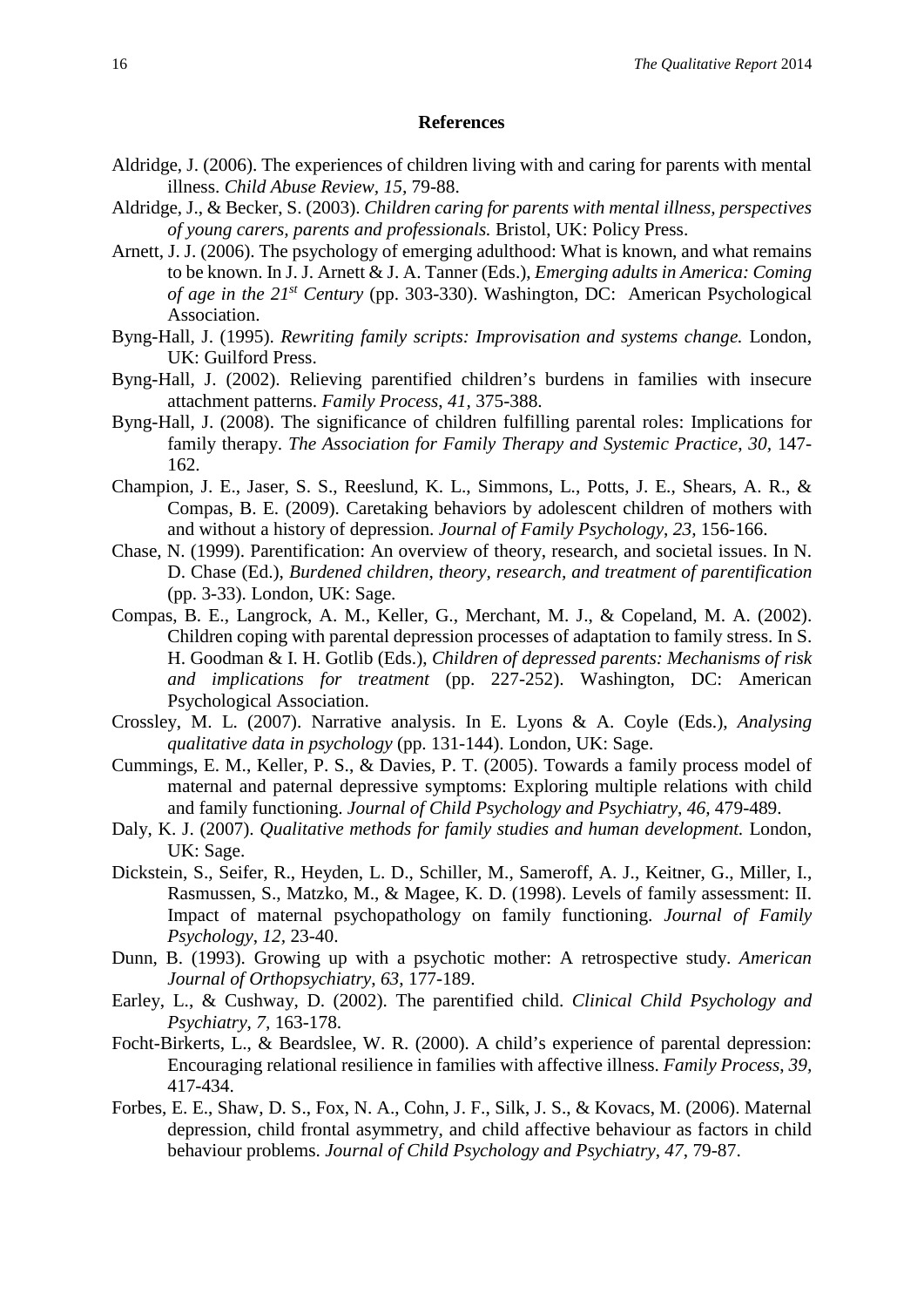- Foster, C. E.,Webster, M. D., Weissman, M. M., Pilowky, D. J., Wickramaratne, P. J., Rush, J., …, King, C. A. (2008). Course and severity of maternal depression: Associations with family functioning and child adjustment. *Journal of Youth and Adolescence, 37*,
- Goodman, S. H., Rouse, M. H., Connell, A. M., Broth, M. R., Hall, C. M., & Heyward, D. (2010). Maternal depression and child psychopathology: A meta-analytic review. *Clinical Child and Family Psychology Review*, *4,* 1-27.
- Goodman, S. H., Tully, E., Connell, A. M., Hartman, C. L., & Huh, M. (2011). Measuring children's perceptions of their mother's depression: The children's perceptions of others' depression scale – Mother Version. *Journal of Family Psychology*, *25,* 163-173. doi: 10.1037/a0023082
- Göpfert, M., Webster, J., & Seeman, M. V. (2004). *Parental psychiatric disorder: Distressed parents and their families (2<sup>nd</sup> ed.).* Cambridge, UK: Cambridge University Press.
- Hammen, C. (1997). Children of depressed parents. The stress context. In S. A. Wolchik & I. N. Sandler (Eds.), *Handbook of children's coping: Linking theory and interaction* (pp. 131-157). New York, NY: Plenum Press.
- Harris, T. J. R., Pistrang, N., & Barker, C. (2006). Couples' experiences of the support process in depression: A phenomenological analysis. *Psychology and Psychotherapy: Theory, Research and Practice*, *79,* 1-21.
- Kaimal, G., & Beardslee, W. R. (2010). Emerging adulthood and the perception of parental depression. *Qualitative Health Research*, *21,* 1213-1228.
- Knutsson-Medin, L., Edlund, B., & Ramklint, M. (2007). Experiences in a group of grown-up children of mentally ill parents. *Journal of Psychiatric and Mental Health Nursing*, *14,* 744-752.
- Kvale, S., & Brinkmann, S. (2009). *Interviews, learning the craft of qualitative research interviewing* (2<sup>nd</sup> ed.). CA: Sage.
- McAdams, D. P. (2006). The problem of narrative coherence. *Journal of Constructivist Psychology*, *19,* 109-125.
- McGoldrick, M., Carter, B., & Garcia-Preto, N. (Eds.). (2011). *The expanded family life cycle: Individual, family, and social perspectives* (4<sup>th</sup> ed.). Boston, MA: Allyn & Bacon.
- Meadus, R. J., & Johnson, B. (2000). The experience of being an adolescent child of a parent who has a mood disorder. *Journal of Psychiatric and Mental Health Nursing*, *7,* 383- 390.
- Mordoch, E., & Hall, W. A. (2008). Children's perceptions of living with a parent with a mental illness: Finding the rhythm and maintaining the frame. *Qualitative Health Research*, *18,* 1127-1144.
- Peisah, C., Brodaty, H., Luscombe, G., & Anstey, K. J. (2004). Children of a cohort of depressed patients 25 years later: Psychopathology and relationships. *Journal of Affective Disorders, 82,* 385-394.
- Peris, T. A., Goecke-Morey, M. C., Cummings, E. M., & Emery, R. E. (2008). Marital conflict and support seeking by parents in adolescence: Empirical support for the parentification construct*. Journal of Family Psychology*, *22,* 633-642.
- Pölkki, P., Ervast, S.-A., & Huupponen, M. (2004). Coping and resilience of children of a mentally ill parent. *Social Work in Health Care*, *39,* 151-163.
- Riessman, C. K. (2008). *Narrative methods for the human sciences*. London, UK: Sage.
- Rose, H. D., & Cohen, K. (2010). The experiences of young careers: A meta-synthesis of qualitative findings. *Journal of Youth Studies*, *13,* 473-487.
- Smith, J. A. (1999). Towards a relational self: Social engagement during pregnancy and psychological preparation for motherhood. *British Journal of Social Psychology, 38,* 409-426.